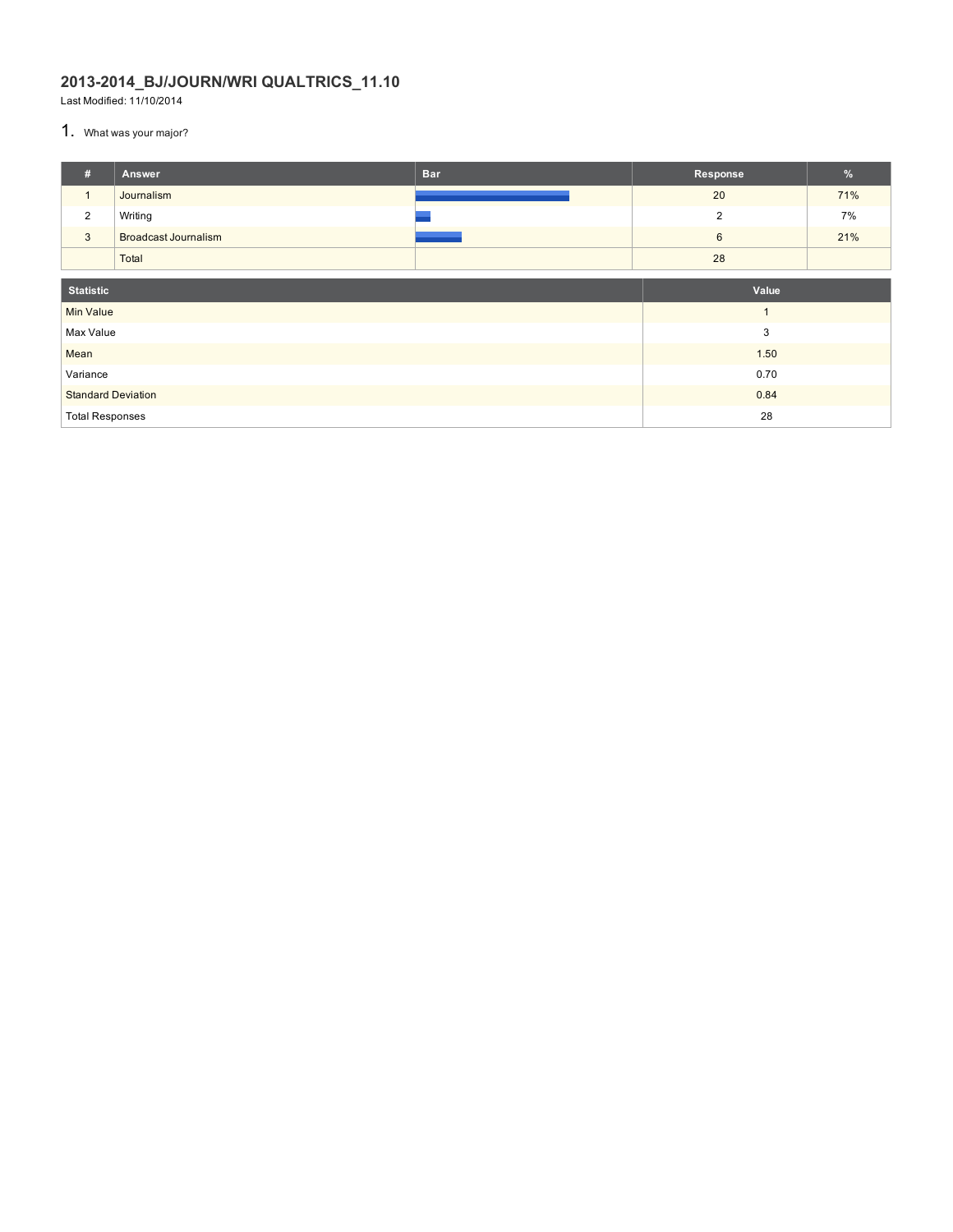## $2.$  Were you a transfer student to PLNU?

| #                         | Answer | <b>Bar</b> | Response       | $\frac{9}{6}$ |  |
|---------------------------|--------|------------|----------------|---------------|--|
| $\mathbf{1}$              | Yes    |            | 3              | 11%           |  |
| $\overline{2}$            | No     |            | 25             | 89%           |  |
|                           | Total  |            | 28             |               |  |
|                           |        |            |                |               |  |
| <b>Statistic</b>          |        |            | Value          |               |  |
| <b>Min Value</b>          |        |            | $\mathbf{1}$   |               |  |
| Max Value                 |        |            | $\overline{2}$ |               |  |
| Mean                      |        |            | 1.89           |               |  |
| Variance                  |        |            | 0.10           |               |  |
| <b>Standard Deviation</b> |        |            | 0.31           |               |  |
| <b>Total Responses</b>    |        |            | 28             |               |  |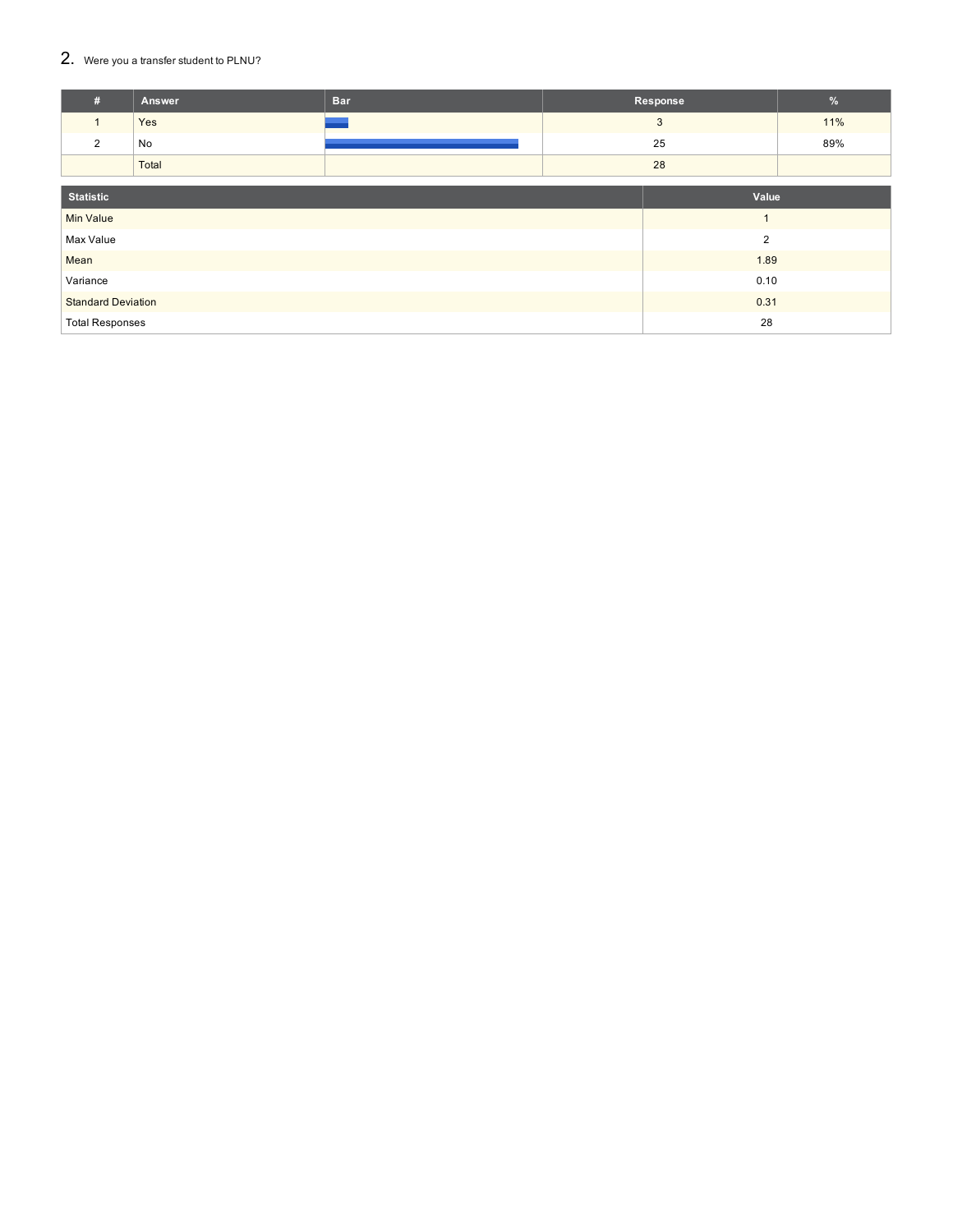3. If you were a transfer student, from which type of institution did you transfer?

| #              | Answer                              | <b>Bar</b> | Response | $\%$  |
|----------------|-------------------------------------|------------|----------|-------|
|                | <b>California Community College</b> |            | $\Omega$ | 67%   |
| $\overline{2}$ | California State College            |            | 0        | 0%    |
| 3              | California Private College          |            | $\Omega$ | $0\%$ |
| $\overline{4}$ | out-of-state community college      |            | $\Omega$ | 0%    |
| 5              | out-of-state private college        |            |          | 33%   |
| 6              | out-of-state public college         |            | $\Omega$ | 0%    |
|                | Total                               |            | 3        |       |

| <b>Statistic</b>          | Value |
|---------------------------|-------|
| <b>Min Value</b>          |       |
| Max Value                 | 5     |
| Mean                      | 2.33  |
| Variance                  | 5.33  |
| <b>Standard Deviation</b> | 2.31  |
| <b>Total Responses</b>    | 3     |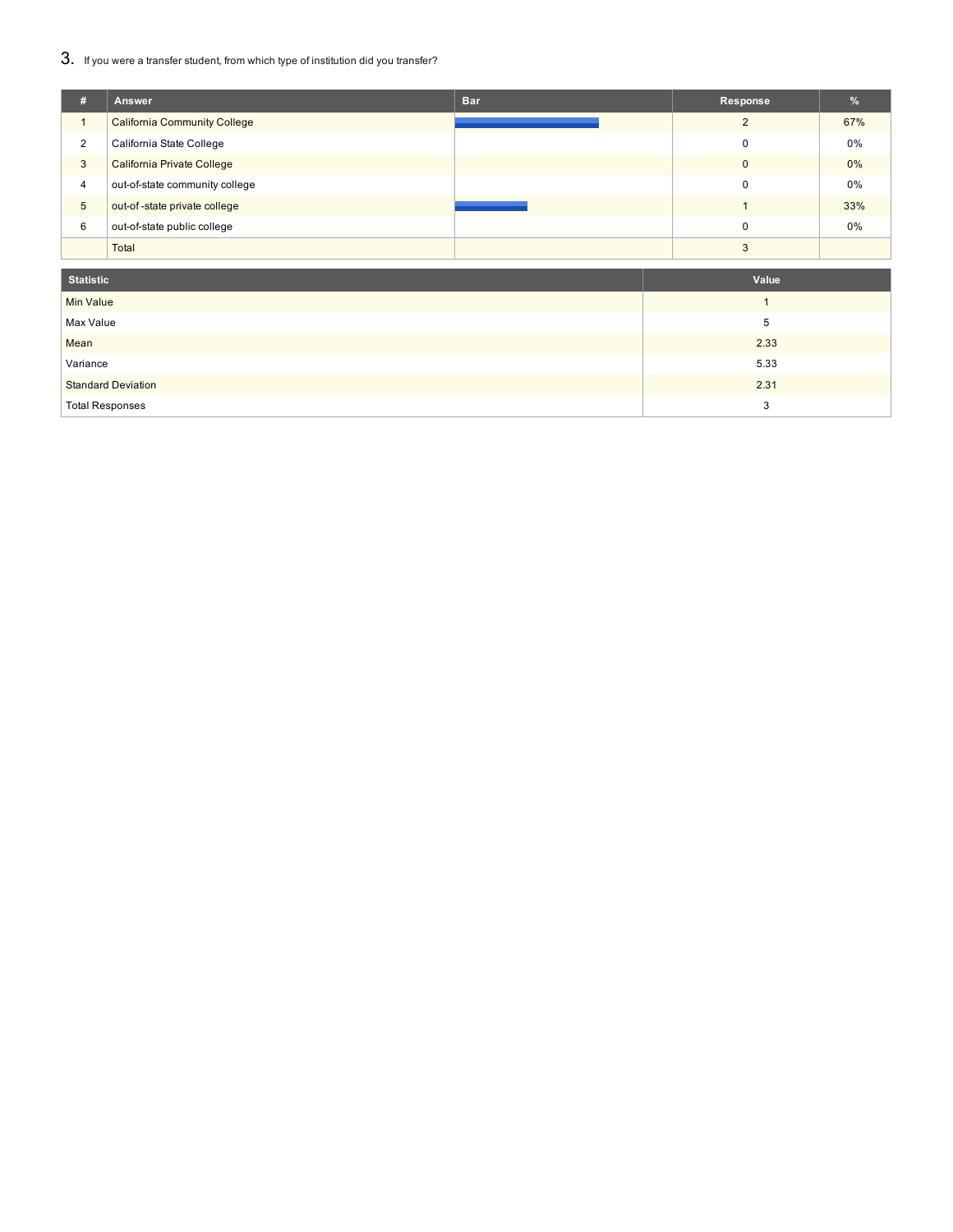## $\mathbf{4}_{\cdot}\;$  Please indicate the month and year of your graduation from PLNU:

| <b>Text Response</b>   |       |
|------------------------|-------|
| May 2005               |       |
| May 2008               |       |
| 05-2007                |       |
| May 2011               |       |
| May 2008               |       |
| December 2010          |       |
| May 2008               |       |
| AMy 2009               |       |
| May 2004               |       |
| May 2007               |       |
| May 2010               |       |
| May 2009               |       |
| May 2006               |       |
| May 2012               |       |
| May 2007               |       |
| <b>June 2008</b>       |       |
| May 2009               |       |
| May 2007               |       |
| May 2011               |       |
| May 2011               |       |
| December 2008          |       |
| May 2007               |       |
| May 2009               |       |
| May 2008               |       |
| December 2013          |       |
| <b>Statistic</b>       | Value |
| <b>Total Responses</b> | 25    |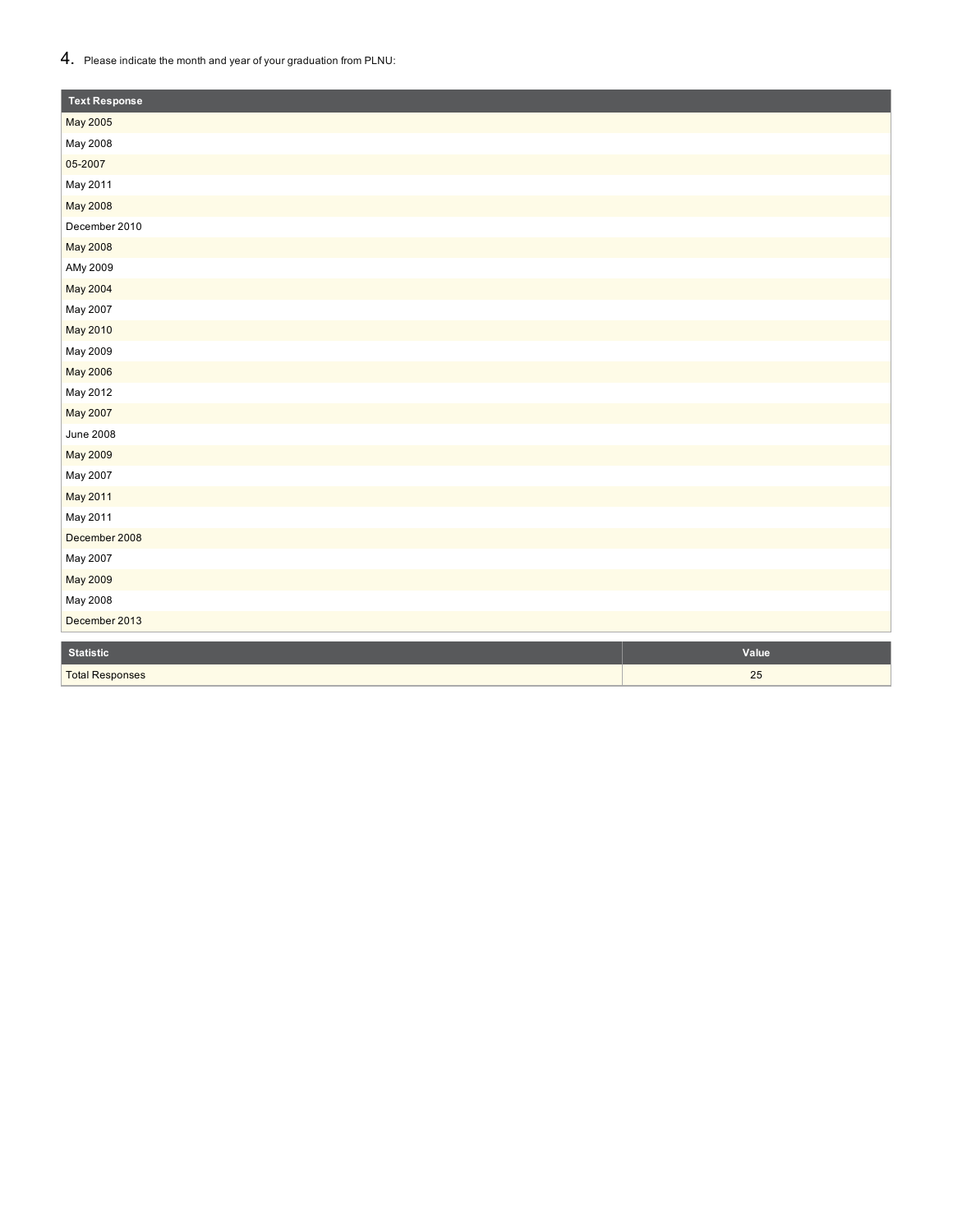## 5. If you had <sup>a</sup> minor or dual major, please note it here:

| <b>Text Response</b>                                                                     |
|------------------------------------------------------------------------------------------|
| n/a                                                                                      |
| Literature minor                                                                         |
| none                                                                                     |
| You made this mandatory to answer and yet the questions says "if" we had one to list it. |
| Double Major: Theatre                                                                    |
| N/A                                                                                      |
| Psychology                                                                               |
| N/A                                                                                      |
| minor in Psychology                                                                      |
| None                                                                                     |
| n/a                                                                                      |
| Philosophy & Theology                                                                    |
| <b>NONE</b>                                                                              |
| Writing and Philosophy/Theology                                                          |
| N/A                                                                                      |
| N/a                                                                                      |
| Major in Broadcast Journalism, Minor in Public Relations                                 |
| Philosophy/Theology                                                                      |
| n/a                                                                                      |
| Spanish minor                                                                            |
| Minor in History                                                                         |
| n/a                                                                                      |
| Dual majors - Literature and Journalism                                                  |
| N/A                                                                                      |
| Music minor                                                                              |
| <b>Statistic</b><br>Value                                                                |
| 25<br><b>Total Responses</b>                                                             |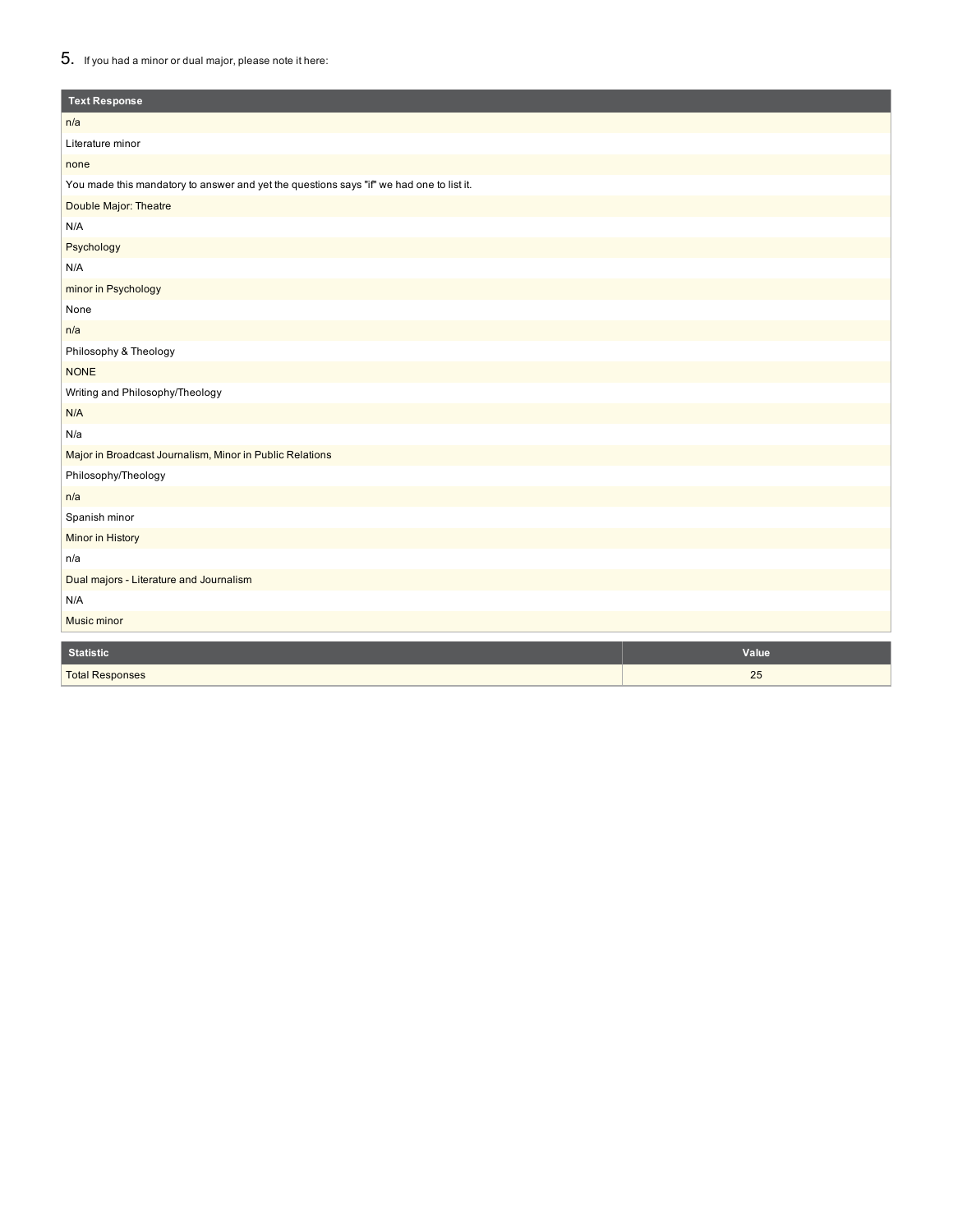#### 6. DEPARTMENT LEARNING OUTCOMESHow effective has your LJML major been in shaping each of the following:

1 Your ability to conduct scholarly research? (DLO1) 3 2 15 4 24 2.83 2 Your ability to write a coherent paper? (DLO1) 0 0 0 1 24 25 3.96 3 Your ability to do and discuss textual analysis? (DLO2) 0 1 1 7 17 25 3.64 4 Your ability to engage in critical discussions? (DLO2) 0 1 1 5 19 25 3.72 5 Your ability to understand current literary theory? (DLO2) 2 3 4 3 4 2.92 6 Your ability to grasp the breadth of literary styles? (DLO2) 1 1 4 12 12 7 24 3.04 7 Your ability to understand literary terms? (DLO2) 0 0 2 10 12 24 3.42 8 Your attitude toward other cultures within the United States? (DLO3) 0 10 5 10 10 10 25 3.20 9 Your attitude toward other cultures from around the world? (DLO3) 0 0 3 11 1 1 1 25 3.32 10 Your attitude toward gender equality? (DLO3) 13 3 3 3 3 4 3 4 3 4 3 4 3 4 25 4 2.88 11 Your understanding of the nature, structure, and history of language? (DLO4) 0  $\vert$  5  $\vert$  8  $\vert$  11  $\vert$  24  $\vert$  3.25 12 Your personal faith in God? (DLO5) 0 0 5 12 8 25 3.12 13 Your attitude toward the spiritual life of others? (DLO5) 0 0 0 5 11 9 25 3.16 **# Question Not effective Somewhat ineffective Somewhat effective Very effective Total Responses Mean**

| <b>Statistic</b>             | Your<br>ability to<br>conduct<br>scholarly<br>research?<br>(DLO1) | Your<br>ability to<br>write a<br>coherent<br>paper?<br>(DLO1) | Your<br>ability to<br>do and<br>discuss<br>textual<br>analysis?<br>(DLO2) | Your ability<br>to engage in<br>critical<br>discussions?<br>(DLO2) | Your ability<br>to<br>understand<br>current<br>literary<br>theory?<br>(DLO2) | Your<br>ability<br>to<br>grasp<br>the<br>breadth<br>of<br>literary<br>styles?<br>(DLO2) | <b>Your ability</b><br>to<br>understand<br><b>literary</b><br>terms?<br>(DLO2) | Your<br>attitude<br>toward<br>other<br>cultures<br>within<br>the<br><b>United</b><br>States?<br>(DLO3) | Your<br>attitude<br>toward<br>other<br>cultures<br>from<br>around<br>the<br>world?<br>(DLO3) | Your<br>attitude<br>toward<br>gender<br>equality?<br>(DLO3) | Your<br>understanding<br>of the nature,<br>structure, and<br>history of<br>language?<br>(DLO4) | Your<br>personal<br>faith in<br>God?<br>(DLO5) | Your<br>attitude<br>toward<br>the<br>spiritual<br>life of<br>others?<br>(DLO5) |
|------------------------------|-------------------------------------------------------------------|---------------------------------------------------------------|---------------------------------------------------------------------------|--------------------------------------------------------------------|------------------------------------------------------------------------------|-----------------------------------------------------------------------------------------|--------------------------------------------------------------------------------|--------------------------------------------------------------------------------------------------------|----------------------------------------------------------------------------------------------|-------------------------------------------------------------|------------------------------------------------------------------------------------------------|------------------------------------------------|--------------------------------------------------------------------------------|
| <b>Min Value</b>             |                                                                   | 3                                                             | $\overline{2}$                                                            | $\overline{2}$                                                     | 1                                                                            |                                                                                         | $\overline{2}$                                                                 | $\overline{2}$                                                                                         | $\overline{2}$                                                                               |                                                             | $2^{\circ}$                                                                                    | $\overline{2}$                                 | $\overline{2}$                                                                 |
| Max Value                    | 4                                                                 | 4                                                             | 4                                                                         | $\overline{4}$                                                     | 4                                                                            | 4                                                                                       | 4                                                                              | 4                                                                                                      | 4                                                                                            | 4                                                           | 4                                                                                              | 4                                              | $\overline{4}$                                                                 |
| Mean                         | 2.83                                                              | 3.96                                                          | 3.64                                                                      | 3.72                                                               | 2.92                                                                         | 3.04                                                                                    | 3.42                                                                           | 3.20                                                                                                   | 3.32                                                                                         | 2.88                                                        | 3.25                                                                                           | 3.12                                           | 3.16                                                                           |
| Variance                     | 0.75                                                              | 0.04                                                          | 0.32                                                                      | 0.29                                                               | 0.69                                                                         | 0.65                                                                                    | 0.43                                                                           | 0.58                                                                                                   | 0.48                                                                                         | 0.86                                                        | 0.63                                                                                           | 0.53                                           | 0.56                                                                           |
| Standard<br><b>Deviation</b> | 0.87                                                              | 0.20                                                          | 0.57                                                                      | 0.54                                                               | 0.83                                                                         | 0.81                                                                                    | 0.65                                                                           | 0.76                                                                                                   | 0.69                                                                                         | 0.93                                                        | 0.79                                                                                           | 0.73                                           | 0.75                                                                           |
| Total<br>Responses           | 24                                                                | 25                                                            | 25                                                                        | 25                                                                 | 24                                                                           | 24                                                                                      | 24                                                                             | 25                                                                                                     | 25                                                                                           | 25                                                          | 24                                                                                             | 25                                             | 25                                                                             |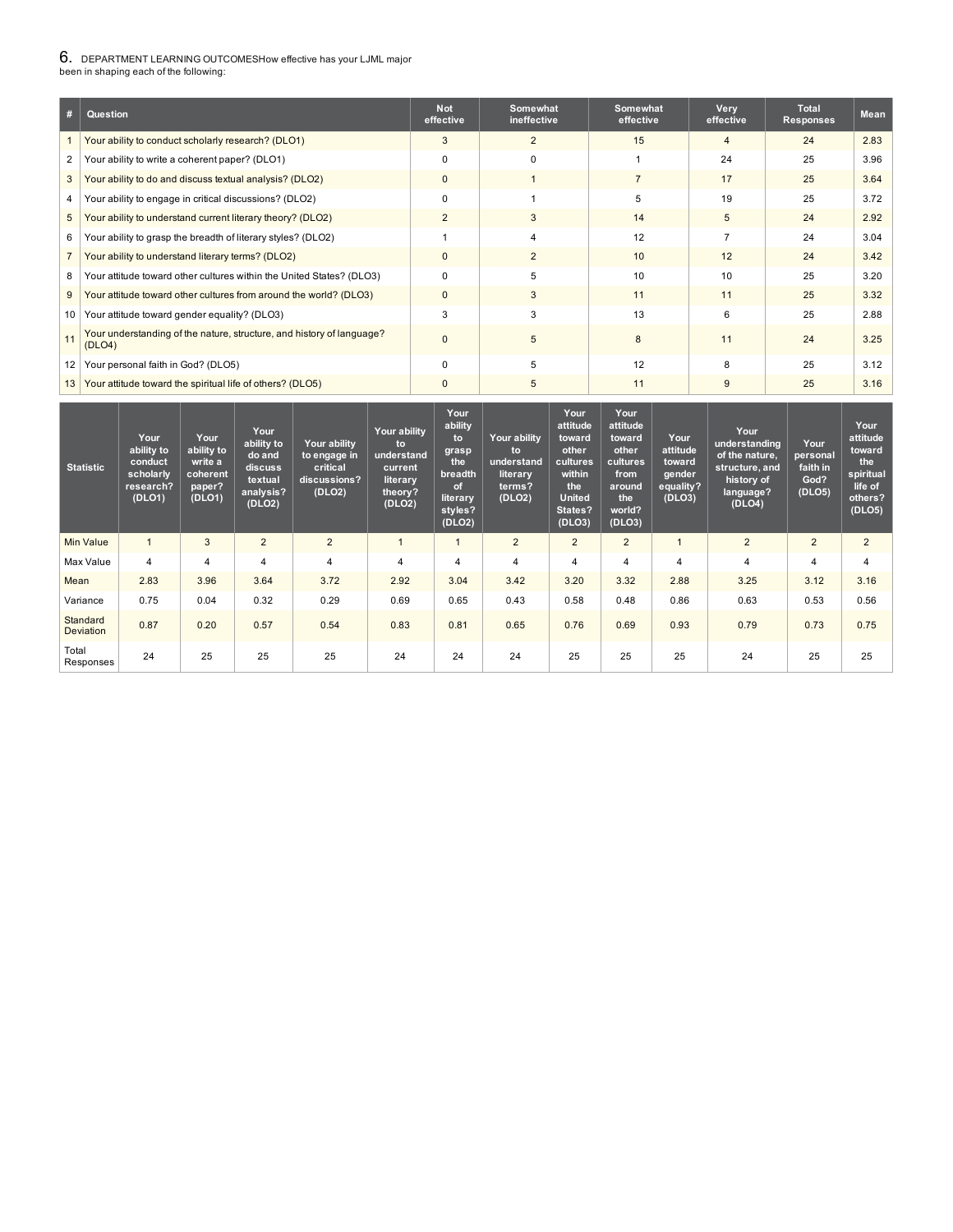### 7. PROGRAM LEARNING OUTCOMES: BROADCAST JOURNALISM How effectively have your Broadcast Journalism courses equipped you to

1 Identify and articulate the historical development and democratic function of broadcast, print, and online media in the U.S.? (BJPLO1) 1 | 1 | 0 | 2 | 4 | 2.75 <sup>4</sup> Write news copy clearly and accurately according to news values appropriate to <sup>a</sup> variety of formats and platforms? (BJPLO2) 0 0 1 1 3 4 3.75  $\overline{5}$  Employ aural and delivery skills appropriate to various news performance situations? (BJPLO4) 0 0 1 3 4 3.75  $7 \nvert$  Create and edit a news story based on accepted industry standards for the appropriate medium? (BJPLO3) 0 0 1 1 3 4 3.75 9 Demonstrate professional socialization skills in various news and media environments? (BJPLO5) 0 0 0 4 4 4.00 13 Describe major ethical theories and professional codes, apply them to ethical dilemmas, and defend the application of the theory and code to a given situation as a Christian communicator? (BJPLO6) 1 | 1 | 1 | 1 | 4 | 2.50 **# Question Not effectively Somewhat ineffectively Somewhat effectively Very effectively Total Responses Mean**

| <b>Statistic</b>             | <b>Identify and articulate</b><br>the historical<br>development and<br>democratic function of<br>broadcast, print, and<br>online media in the<br><b>U.S.? (BJPLO1)</b> | Write news copy<br>clearly and accurately<br>according to news<br>values appropriate to<br>a variety of formats<br>and platforms?<br>(BJPLO2) | <b>Employ aural</b><br>and delivery<br><b>skills</b><br>appropriate to<br>various news<br>performance<br>situations?<br>(BJPLO4) | Create and edit a<br>news story based<br>on accepted<br>industry standards<br>for the appropriate<br>medium?<br>(BJPLO3) | <b>Demonstrate</b><br>professional<br>socialization<br>skills in various<br>news and media<br>environments?<br>(BJPLO5) | Describe major ethical theories and<br>professional codes, apply them to<br>ethical dilemmas, and defend the<br>application of the theory and code to<br>a given situation as a Christian<br>communicator? (BJPLO6) |
|------------------------------|------------------------------------------------------------------------------------------------------------------------------------------------------------------------|-----------------------------------------------------------------------------------------------------------------------------------------------|----------------------------------------------------------------------------------------------------------------------------------|--------------------------------------------------------------------------------------------------------------------------|-------------------------------------------------------------------------------------------------------------------------|---------------------------------------------------------------------------------------------------------------------------------------------------------------------------------------------------------------------|
| Min Value                    |                                                                                                                                                                        | 3                                                                                                                                             | 3                                                                                                                                | 3                                                                                                                        | $\overline{4}$                                                                                                          |                                                                                                                                                                                                                     |
| Max Value                    | $\overline{\mathbf{4}}$                                                                                                                                                | 4                                                                                                                                             | $\overline{4}$                                                                                                                   | 4                                                                                                                        | 4                                                                                                                       | 4                                                                                                                                                                                                                   |
| Mean                         | 2.75                                                                                                                                                                   | 3.75                                                                                                                                          | 3.75                                                                                                                             | 3.75                                                                                                                     | 4.00                                                                                                                    | 2.50                                                                                                                                                                                                                |
| Variance                     | 2.25                                                                                                                                                                   | 0.25                                                                                                                                          | 0.25                                                                                                                             | 0.25                                                                                                                     | 0.00                                                                                                                    | 1.67                                                                                                                                                                                                                |
| Standard<br><b>Deviation</b> | 1.50                                                                                                                                                                   | 0.50                                                                                                                                          | 0.50                                                                                                                             | 0.50                                                                                                                     | 0.00                                                                                                                    | 1.29                                                                                                                                                                                                                |
| Total<br>Responses           | 4                                                                                                                                                                      |                                                                                                                                               | 4                                                                                                                                | $\overline{4}$                                                                                                           | 4                                                                                                                       |                                                                                                                                                                                                                     |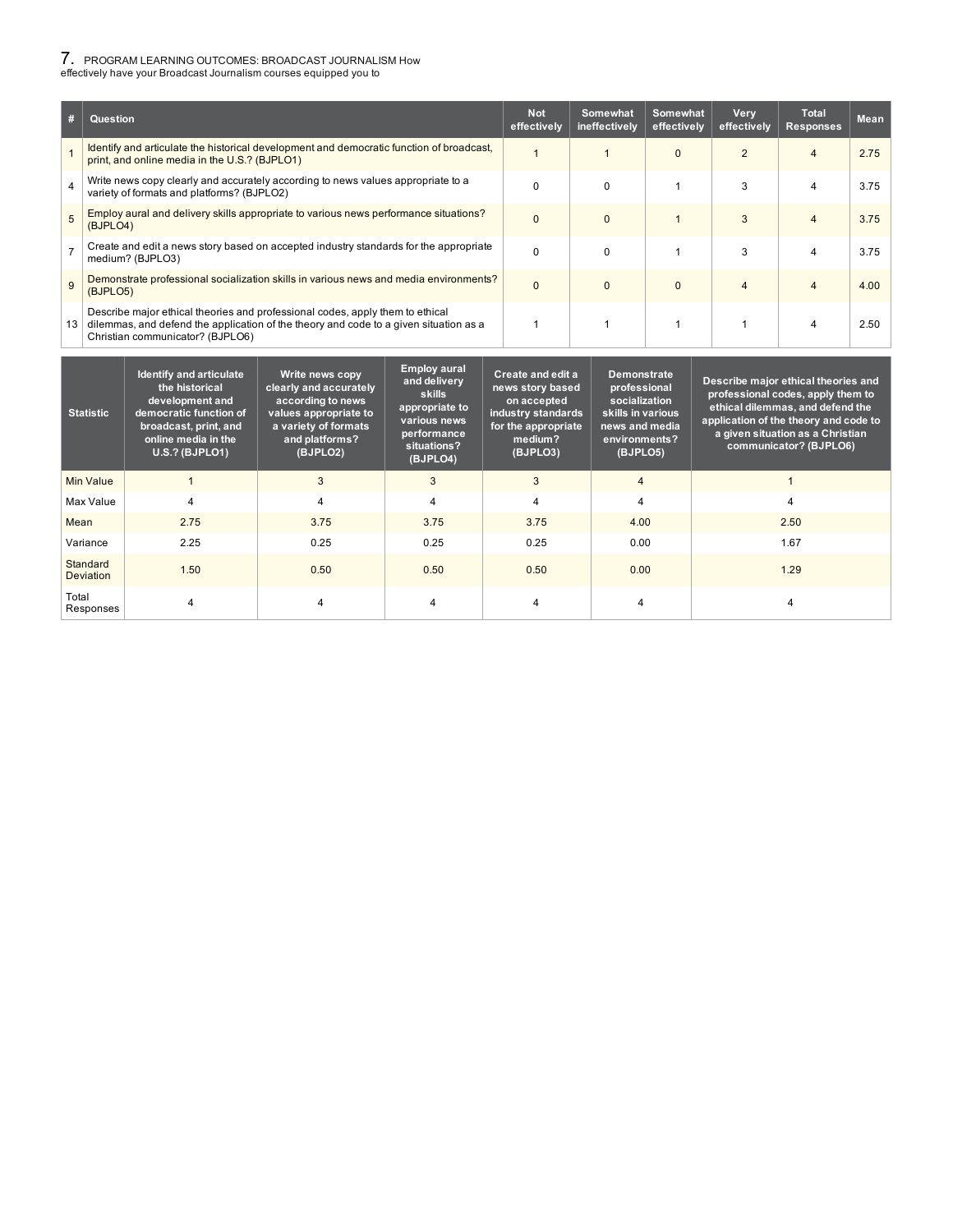### 8. PROGRAM LEARNING OUTCOMES: JOURNALISMHow effectively have your Journalism courses equipped you to

|    | Question                                                                                                                        | <b>Not</b><br>effectively | Somewhat<br>ineffectively | Somewhat<br>effectively | Very<br>effectively | <b>Total</b><br><b>Responses</b> | <b>Mean</b> |
|----|---------------------------------------------------------------------------------------------------------------------------------|---------------------------|---------------------------|-------------------------|---------------------|----------------------------------|-------------|
|    | Exhibit effective research and reporting practices? (JPLO1)                                                                     |                           |                           | 9                       | 8                   | 17                               | 3.47        |
| 5  | Display strong interpretive, analytic, and critical thinking skills? (JPLO2)                                                    |                           |                           |                         | 11                  | 17                               | 3.65        |
| 6  | Communicate ideas clearly and accurately in forms appropriate to the purpose,<br>medium, and audience? (JLPO3)                  |                           |                           |                         | 15                  | 17                               | 3.88        |
| 13 | Employ appropriate ethical and legal standards and professional codes in your<br>service to your community and culture? (JPLO4) |                           |                           |                         | 12                  |                                  | 3.71        |

| <b>Statistic</b>             | <b>Exhibit effective</b><br>research and<br>reporting practices?<br>(JPLO1) | Display strong interpretive,<br>analytic, and critical<br>thinking skills? (JPLO2) | Communicate ideas clearly and accurately<br>in forms appropriate to the purpose,<br>medium, and audience? (JLPO3) | Employ appropriate ethical and legal standards<br>and professional codes in your service to your<br>community and culture? (JPLO4) |
|------------------------------|-----------------------------------------------------------------------------|------------------------------------------------------------------------------------|-------------------------------------------------------------------------------------------------------------------|------------------------------------------------------------------------------------------------------------------------------------|
| Min Value                    | 3                                                                           | 3                                                                                  | 3                                                                                                                 | 3                                                                                                                                  |
| Max Value                    | 4                                                                           | 4                                                                                  | 4                                                                                                                 | 4                                                                                                                                  |
| Mean                         | 3.47                                                                        | 3.65                                                                               | 3.88                                                                                                              | 3.71                                                                                                                               |
| Variance                     | 0.26                                                                        | 0.24                                                                               | 0.11                                                                                                              | 0.22                                                                                                                               |
| Standard<br><b>Deviation</b> | 0.51                                                                        | 0.49                                                                               | 0.33                                                                                                              | 0.47                                                                                                                               |
| Total<br>Responses           | 17                                                                          | 17                                                                                 | 17                                                                                                                | 17                                                                                                                                 |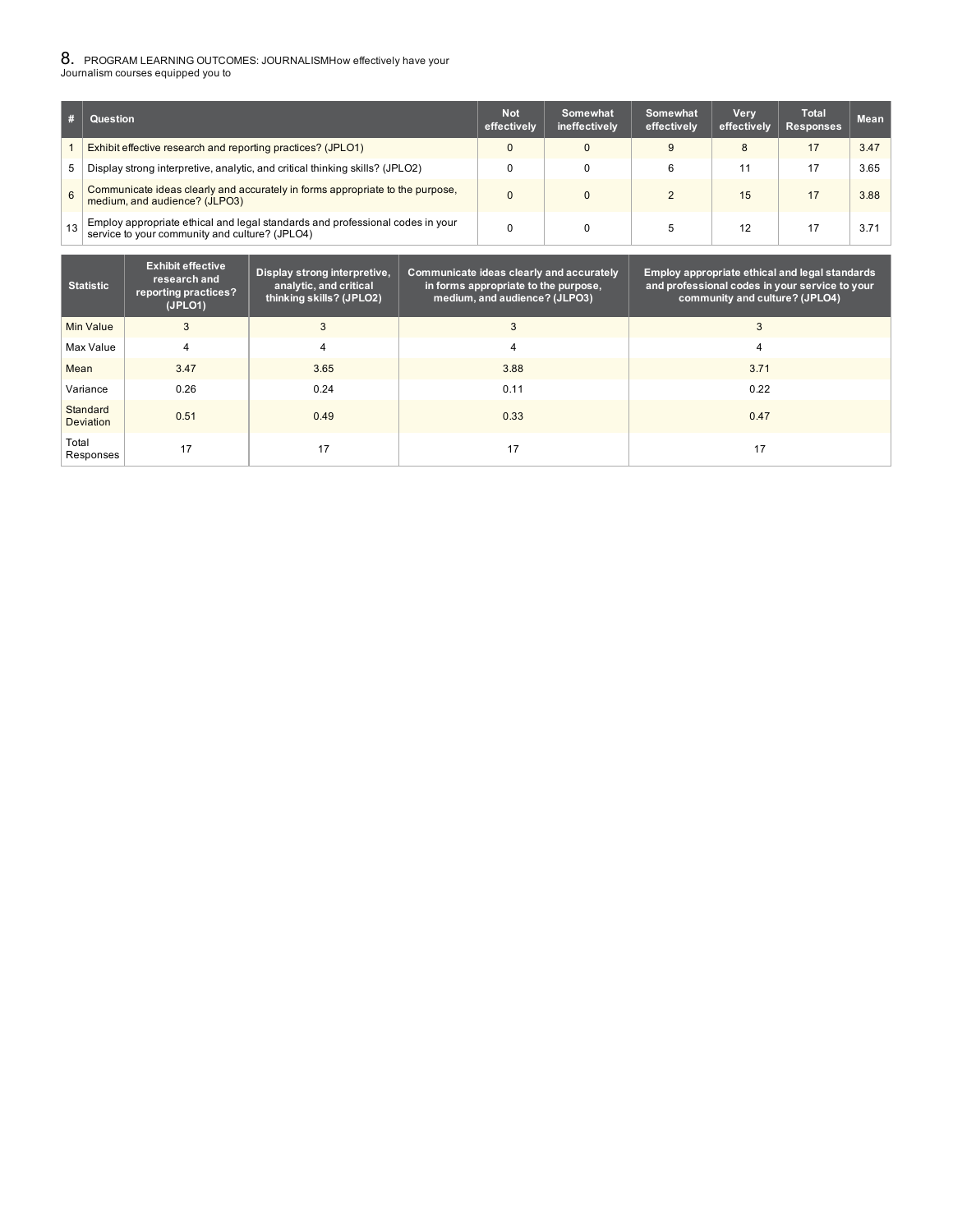### 9. PROGRAM LEARNING OUTCOMES: WRITING How effectively have your writing courses equipped you to

1 Apply creative and advanced skills to various forms and genres of writing? (WPLO1) 0 0 0 1 1 2 3.50 <sup>5</sup> Demonstrate knowledge of the conventions and terminology of creative and advanced writing within literary and non-literary texts? (WPLO2) 0 0 0 2 2 4.00 11 Demonstrate knowledge of major literary-theoretical perspectives and terminology? (WPLO3) 0 0 2 0 2 3.00 13 Develop connections between the literature and language studied and the<br>
contamporary world? (MDLO4) contemporary world? (WPLO4) 0 | 0 | 1 | 1 | 2 | 3.50 <sup>14</sup> Engage in the writing and editing processes through campus publications and external internships? (WPLO5) 0 0 1 1 1 2 3.50 **# Question Not effectively Somewhat ineffectively Somewhat effectively Very effectively Total Responses Mean**

| <b>Statistic</b>             | Apply creative and<br>advanced skills to<br>various forms and<br>genres of writing?<br>(WPLO1) | Demonstrate knowledge of the<br>conventions and terminology of<br>creative and advanced writing within<br>literary and non-literary texts?<br>(WPLO2) | Demonstrate knowledge<br>of major literary-<br>theoretical perspectives<br>and terminology?<br>(WPLO3) | <b>Develop connections</b><br>between the literature and<br>language studied and the<br>contemporary world?<br>(WPLO4) | Engage in the writing and<br>editing processes through<br>campus publications and<br>external internships?<br>(WPLO5) |
|------------------------------|------------------------------------------------------------------------------------------------|-------------------------------------------------------------------------------------------------------------------------------------------------------|--------------------------------------------------------------------------------------------------------|------------------------------------------------------------------------------------------------------------------------|-----------------------------------------------------------------------------------------------------------------------|
| Min Value                    | 3                                                                                              |                                                                                                                                                       |                                                                                                        | 3                                                                                                                      | 3                                                                                                                     |
| Max Value                    | 4                                                                                              | 4                                                                                                                                                     |                                                                                                        | 4                                                                                                                      |                                                                                                                       |
| Mean                         | 3.50                                                                                           | 4.00                                                                                                                                                  | 3.00                                                                                                   | 3.50                                                                                                                   | 3.50                                                                                                                  |
| Variance                     | 0.50                                                                                           | 0.00                                                                                                                                                  | 0.00                                                                                                   | 0.50                                                                                                                   | 0.50                                                                                                                  |
| Standard<br><b>Deviation</b> | 0.71                                                                                           | 0.00                                                                                                                                                  | 0.00                                                                                                   | 0.71                                                                                                                   | 0.71                                                                                                                  |
| Total<br>Responses           |                                                                                                |                                                                                                                                                       |                                                                                                        |                                                                                                                        |                                                                                                                       |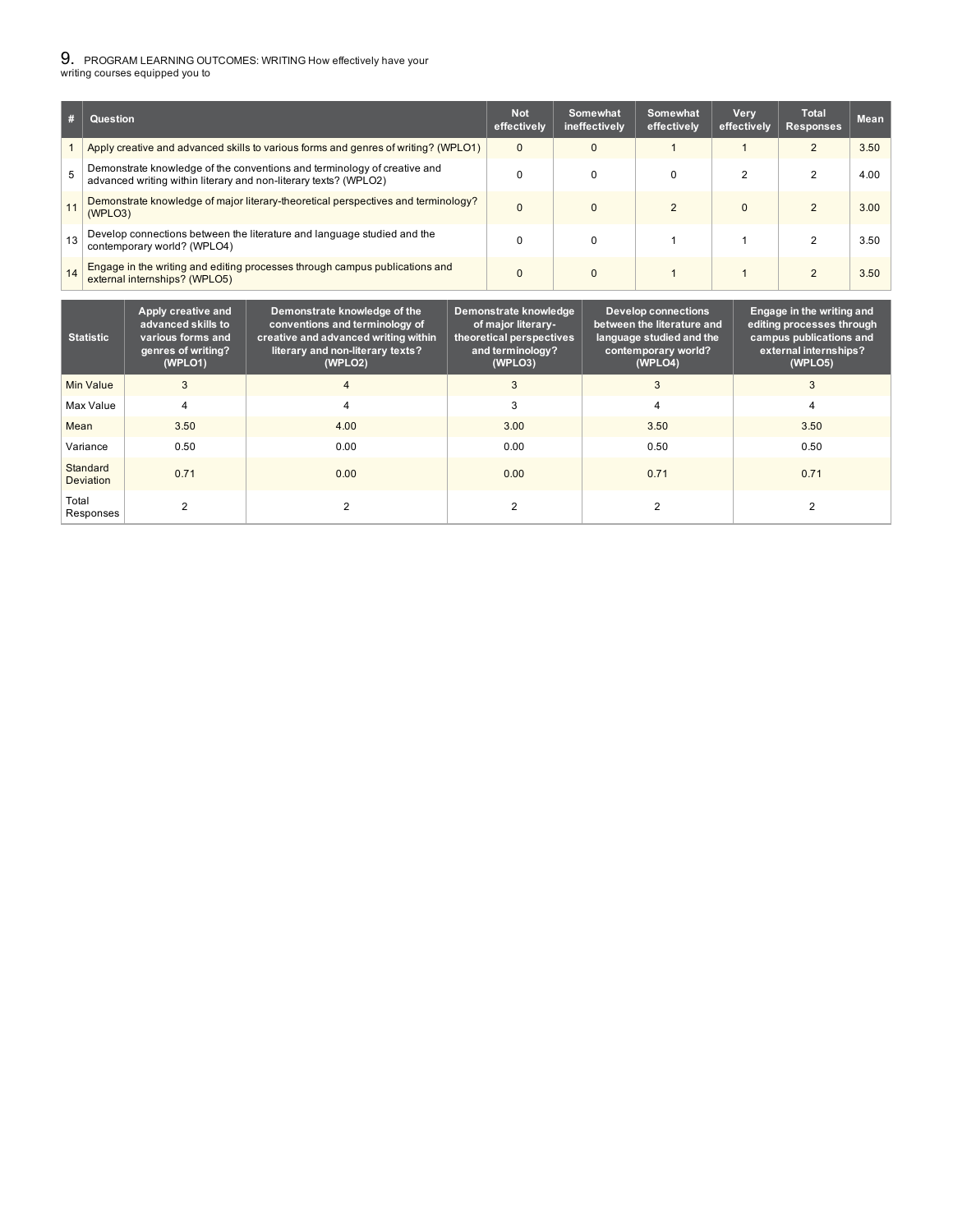# ${\bf 10}_{\cdot}\;$  In which of these ways were you affected in either a positive or negative way<br>by your studies in the program?

| #              | Question                                                                           | <b>Negative</b><br>effect | Some negative<br>effect | Some positive<br>effect | Very positive<br>effect | <b>Total</b><br><b>Responses</b> | <b>Mean</b> |
|----------------|------------------------------------------------------------------------------------|---------------------------|-------------------------|-------------------------|-------------------------|----------------------------------|-------------|
|                | My interest in current events.                                                     | $\mathbf 0$               |                         | 12                      | 10                      | 23                               | 3.39        |
| 3              | My appreciation for a multiplicity of voices and viewpoints.                       | $\Omega$                  | $\Omega$                | 8                       | 15                      | 23                               | 3.65        |
| $\overline{4}$ | My appreciation for artistic creation, either literary or otherwise.               | $\Omega$                  | $\Omega$                | 6                       | 17                      | 23                               | 3.74        |
| 6              | My attitude towards being a Christian and working in mainline<br>journalism.       |                           | 4                       | 13                      | 5                       | 23                               | 2.96        |
|                | My ability to integrate my faith with my field of study/future<br>profession.      | $\Omega$                  | $\mathfrak{p}$          | 14                      |                         | 23                               | 3.22        |
| 8              | My attitude toward the role of news media in a democratic<br>society.              |                           |                         | 11                      | 10                      | 23                               | 3.35        |
| 9              | How has your degree in journalism or writing affected the<br>quality of your life? | $\Omega$                  | $\mathbf{0}$            |                         | 16                      | 23                               | 3.70        |

| <b>Statistic</b>             | <b>My</b><br>interest<br>in.<br>current<br>events. | My appreciation<br>for a multiplicity<br>of voices and<br>viewpoints. | My appreciation for<br>artistic creation,<br>either literary or<br>otherwise. | My attitude towards<br>being a Christian and<br>working in mainline<br>journalism. | My ability to integrate<br>my faith with my field<br>of study/future<br>profession. | My attitude toward<br>the role of news<br>media in a<br>democratic society. | How has your degree in<br>journalism or writing<br>affected the quality of<br>vour life? |
|------------------------------|----------------------------------------------------|-----------------------------------------------------------------------|-------------------------------------------------------------------------------|------------------------------------------------------------------------------------|-------------------------------------------------------------------------------------|-----------------------------------------------------------------------------|------------------------------------------------------------------------------------------|
| Min Value                    | $\overline{2}$                                     | 3                                                                     | 3                                                                             |                                                                                    | $\overline{2}$                                                                      | $\overline{2}$                                                              | 3                                                                                        |
| Max Value                    | 4                                                  | 4                                                                     | 4                                                                             | $\overline{4}$                                                                     | $\overline{4}$                                                                      | 4                                                                           | 4                                                                                        |
| Mean                         | 3.39                                               | 3.65                                                                  | 3.74                                                                          | 2.96                                                                               | 3.22                                                                                | 3.35                                                                        | 3.70                                                                                     |
| Variance                     | 0.34                                               | 0.24                                                                  | 0.20                                                                          | 0.59                                                                               | 0.36                                                                                | 0.42                                                                        | 0.22                                                                                     |
| Standard<br><b>Deviation</b> | 0.58                                               | 0.49                                                                  | 0.45                                                                          | 0.77                                                                               | 0.60                                                                                | 0.65                                                                        | 0.47                                                                                     |
| Total<br>Responses           | 23                                                 | 23                                                                    | 23                                                                            | 23                                                                                 | 23                                                                                  | 23                                                                          | 23                                                                                       |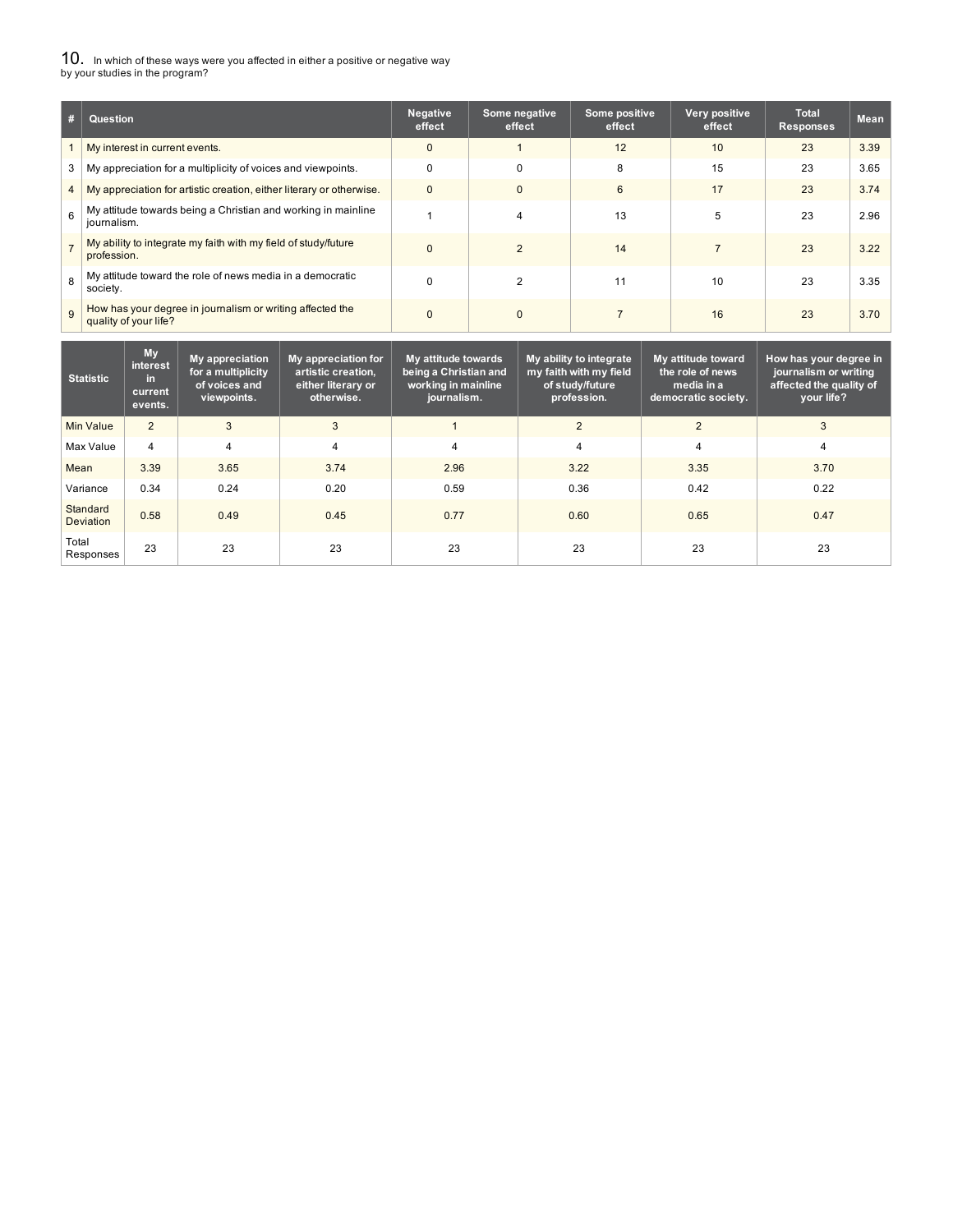11. EMPLOYABILITY Please rate the importance of the following skills to your chosen career path:

| #  | Question                      | Unnecessary | Less important | Very important | <b>Essential</b> | <b>Total Responses</b> | <b>Mean</b> |
|----|-------------------------------|-------------|----------------|----------------|------------------|------------------------|-------------|
|    | Your writing skills           |             | c              | 3              | 18               | 23                     | 3.70        |
| 2  | Your editingskills            |             | 3              |                | 15               | 23                     | 3.43        |
| 3  | Your speaking skills          |             |                | 12             | 10               | 23                     | 3.39        |
| 4  | Your interviewing skills      |             | 6              | 6              | 10               | 23                     | 3.09        |
| 5  | Your critical reading skills  |             | 5              |                | 13               | 23                     | 3.26        |
|    | Your research skills          |             | 6              |                | 10               | 23                     | 3.17        |
| 8  | Your critical thinking skills |             | $\mathbf{0}$   | 8              | 15               | 23                     | 3.65        |
| 9  | Your problem solving skills   | $\Omega$    |                | 9              | 13               | 23                     | 3.52        |
| 10 | Your translating skills       | 10          | 8              | $\overline{2}$ | 3                | 23                     | 1.91        |
|    | Your bilingual skills         | 13          | 8              |                |                  | 23                     | 1.61        |

| <b>Statistic</b>             | Your<br>writing<br>skills | Your<br>editingskills | Your<br>speaking<br>skills | Your<br>interviewing<br><b>skills</b> | <b>Your critical</b><br>reading skills | Your<br>research<br>skills | <b>Your critical</b><br>thinking skills | Your problem<br>solving skills | Your<br>translating<br><b>skills</b> | Your<br>bilingual<br><b>skills</b> |
|------------------------------|---------------------------|-----------------------|----------------------------|---------------------------------------|----------------------------------------|----------------------------|-----------------------------------------|--------------------------------|--------------------------------------|------------------------------------|
| Min Value                    | $\overline{2}$            |                       | $\overline{2}$             |                                       |                                        | 2                          | 3                                       | $\overline{2}$                 |                                      |                                    |
| Max Value                    | $\overline{4}$            | $\overline{4}$        | 4                          | 4                                     | $\overline{4}$                         | $\overline{4}$             | $\overline{4}$                          | $\overline{4}$                 | 4                                    | 4                                  |
| Mean                         | 3.70                      | 3.43                  | 3.39                       | 3.09                                  | 3.26                                   | 3.17                       | 3.65                                    | 3.52                           | 1.91                                 | 1.61                               |
| Variance                     | 0.40                      | 0.80                  | 0.34                       | 0.90                                  | 0.93                                   | 0.70                       | 0.24                                    | 0.35                           | 1.08                                 | 0.79                               |
| Standard<br><b>Deviation</b> | 0.63                      | 0.90                  | 0.58                       | 0.95                                  | 0.96                                   | 0.83                       | 0.49                                    | 0.59                           | 1.04                                 | 0.89                               |
| Total<br>Responses           | 23                        | 23                    | 23                         | 23                                    | 23                                     | 23                         | 23                                      | 23                             | 23                                   | 23                                 |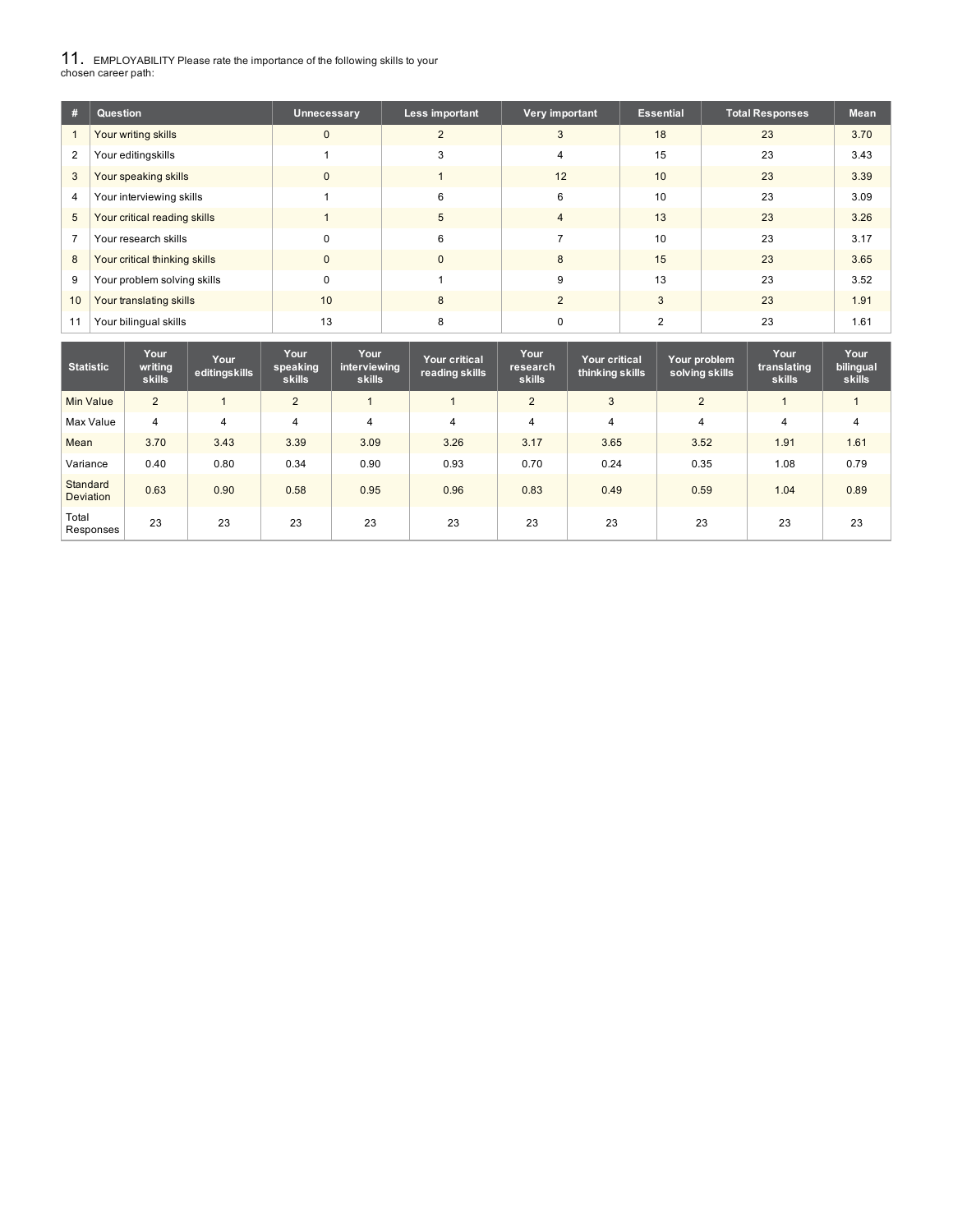12. In what general areas are you currently employed? Check all that apply.

| #                      | Answer                      | <b>Bar</b> | Response       | $\%$  |  |
|------------------------|-----------------------------|------------|----------------|-------|--|
| $\mathbf{1}$           | Print news media            |            | $\mathbf{3}$   | 13%   |  |
| $\overline{2}$         | Broadcast news media        |            | $\overline{2}$ | 9%    |  |
| 3                      | Online news media           |            | 3              | 13%   |  |
| $\overline{4}$         | Media other than news media |            | $\overline{2}$ | 9%    |  |
| $\sqrt{5}$             | Translating                 |            | $\mathbf{1}$   | 4%    |  |
| 6                      | Primary education (k-6)     |            | 1              | 4%    |  |
| $\overline{7}$         | <b>NGO</b>                  |            | $\overline{2}$ | 9%    |  |
| 10                     | <b>Business</b>             |            | $\overline{7}$ | 30%   |  |
| 11                     | <b>Public Relations</b>     |            | 5              | 22%   |  |
| 13                     | Secondary education (7-12)  |            | $\mathbf{1}$   | $4\%$ |  |
| 14                     | <b>Higher education</b>     |            | $\overline{5}$ | 22%   |  |
| 15                     | Web design/online writing   |            | 5              | 22%   |  |
| 16                     | Ministry                    |            | $\overline{2}$ | 9%    |  |
| 17                     | Ministry spouse             |            | 0              | $0\%$ |  |
| 18                     | Law                         |            | $\mathbf{0}$   | $0\%$ |  |
| 19                     | Government                  |            | 0              | 0%    |  |
| 20                     | Publishing/Editing          |            | $\overline{4}$ | 17%   |  |
| 21                     | Stay-at-home parent         |            | $\mathbf 0$    | $0\%$ |  |
| 22                     | Film                        |            | $\mathbf{1}$   | 4%    |  |
| 23                     | Web development             |            | 3              | 13%   |  |
| 38                     | Communications              |            | $\overline{5}$ | 22%   |  |
| 39                     | Teaching internationally    |            | 0              | $0\%$ |  |
| 40                     | Other                       |            | $\bf 8$        | 35%   |  |
| <b>Statistic</b>       |                             |            | Value          |       |  |
| <b>Min Value</b>       |                             |            | $\mathbf{1}$   |       |  |
| Max Value              |                             |            | 40             |       |  |
| <b>Total Responses</b> |                             |            | 23             |       |  |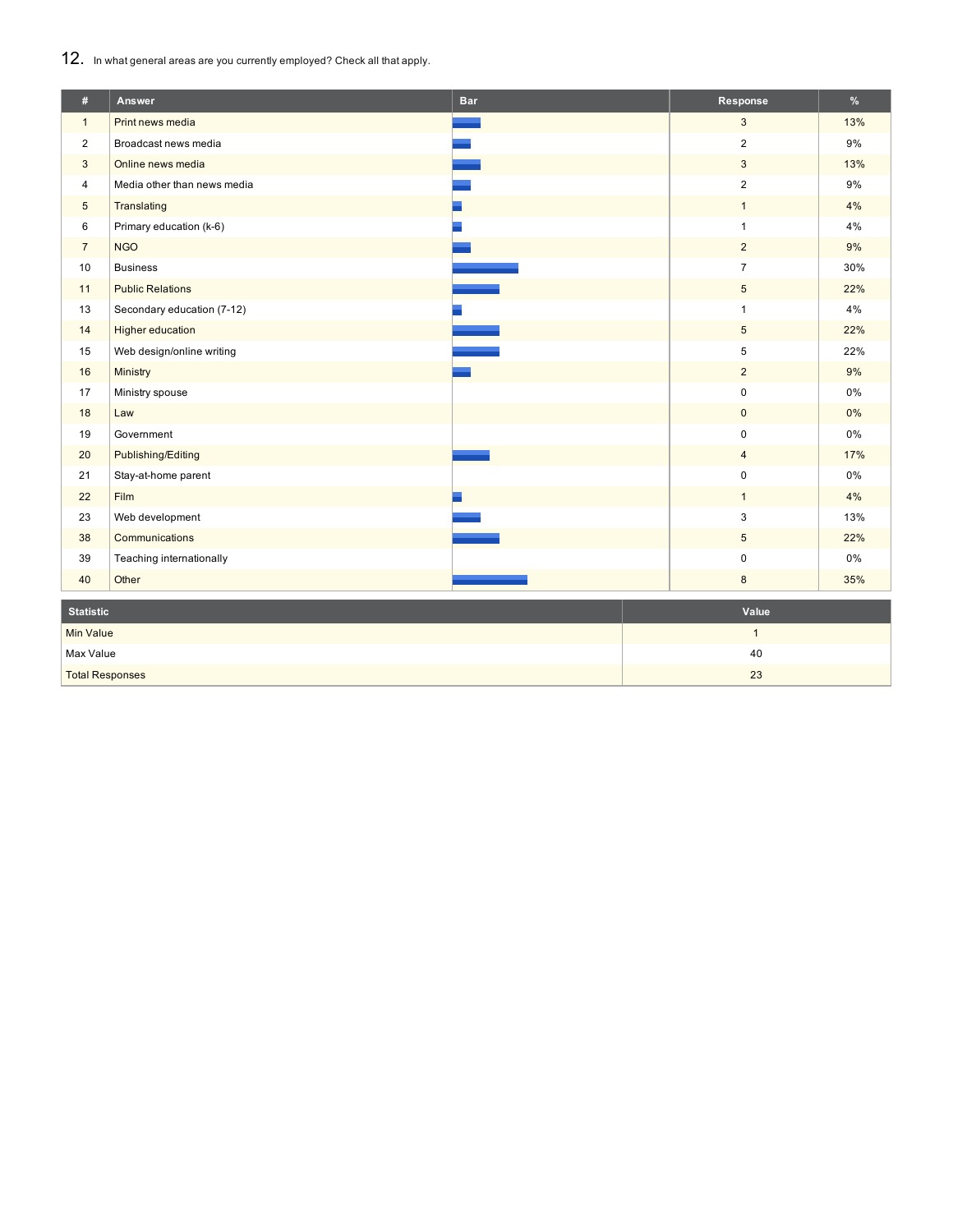## 13. Please indicate the other area(s) where you are currently employed.

| <b>Text Response</b>                |                |
|-------------------------------------|----------------|
| Aerospace production                |                |
| Insurance, Financial Services       |                |
| human resources                     |                |
| Unemployed                          |                |
| marketing, events and social media  |                |
| Hospitality for a financial company |                |
| Unemployed                          |                |
|                                     |                |
| <b>Statistic</b>                    | Value          |
| <b>Total Responses</b>              | $\overline{ }$ |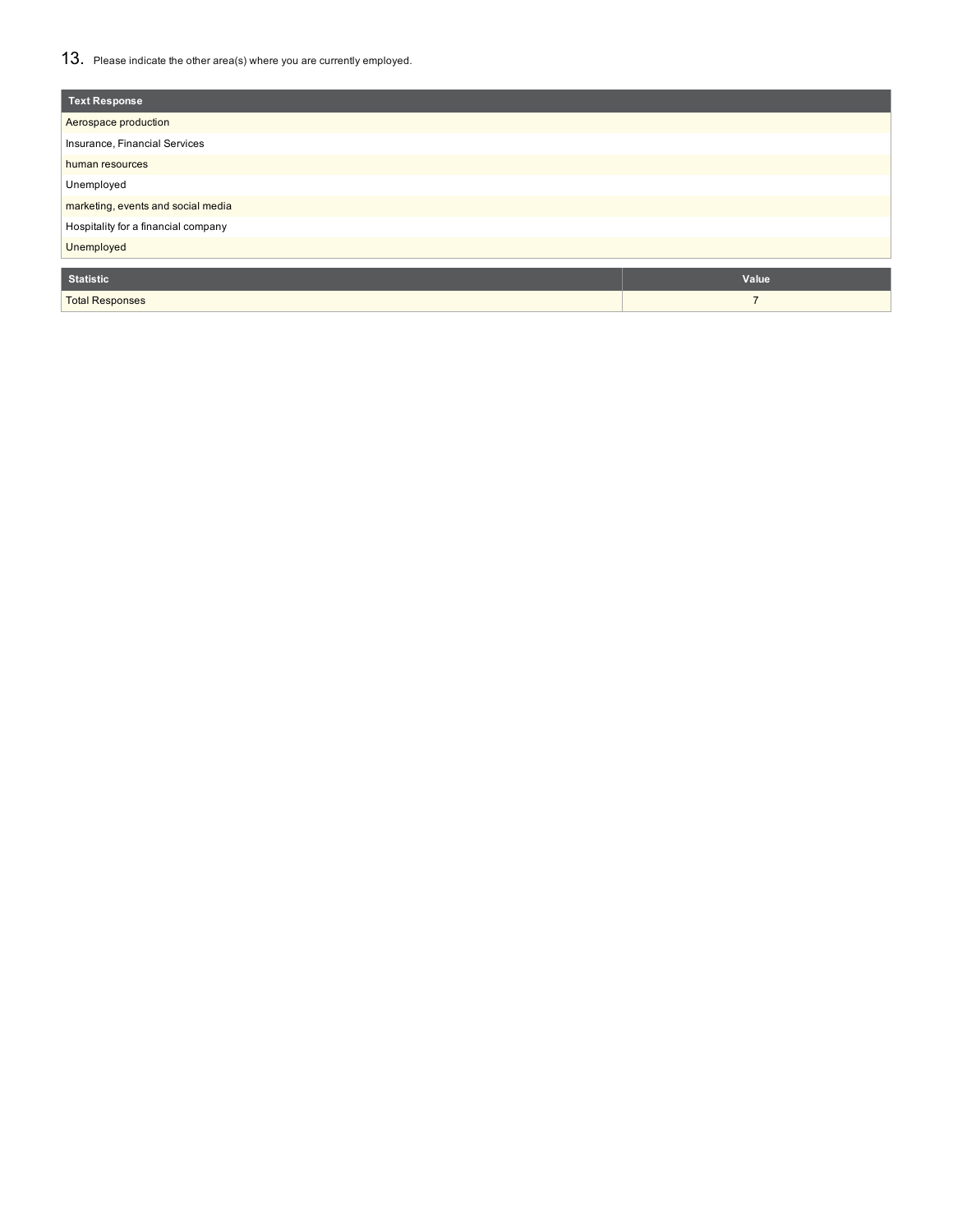## 14. In what general areas have you been employed? Check all that apply.

| #                      | Answer                      | <b>Bar</b> | Response                | $\%$  |  |
|------------------------|-----------------------------|------------|-------------------------|-------|--|
| $\mathbf{1}$           | Print news media            |            | 11                      | 48%   |  |
| $\overline{2}$         | Broadcast news media        |            | $\overline{\mathbf{4}}$ | 17%   |  |
| 3                      | Online news media           |            | $\overline{7}$          | 30%   |  |
| $\overline{4}$         | Media other than news media |            | 5                       | 22%   |  |
| $\overline{5}$         | Translating                 |            | $\mathbf{1}$            | 4%    |  |
| 6                      | Primary education (k-6)     |            | 1                       | 4%    |  |
| $\overline{7}$         | <b>NGO</b>                  |            | $\overline{2}$          | $9\%$ |  |
| 10                     | <b>Business</b>             |            | 5                       | 22%   |  |
| 11                     | <b>Public Relations</b>     |            | $\overline{7}$          | 30%   |  |
| 13                     | Secondary education (7-12)  |            | $\overline{2}$          | $9\%$ |  |
| 14                     | <b>Higher education</b>     |            | $\overline{7}$          | 30%   |  |
| 15                     | Web design/online writing   |            | $\overline{7}$          | 30%   |  |
| 16                     | Ministry                    |            | $\overline{5}$          | 22%   |  |
| 17                     | Ministry spouse             |            | 0                       | 0%    |  |
| 18                     | Law                         |            | 3                       | 13%   |  |
| 19                     | Government                  |            | 3                       | 13%   |  |
| 20                     | Publishing/Editing          |            | $\overline{7}$          | 30%   |  |
| 21                     | Stay-at-home parent         |            | $\mathbf{1}$            | 4%    |  |
| 22                     | Film                        |            | $\mathbf{1}$            | 4%    |  |
| 23                     | Web development             |            | 3                       | 13%   |  |
| 38                     | Communications              |            | $\overline{7}$          | 30%   |  |
| 39                     | Teaching internationally    |            | $\mathbf{1}$            | 4%    |  |
| 40                     | Other                       |            | $\overline{4}$          | 17%   |  |
| <b>Statistic</b>       |                             |            | Value                   |       |  |
| <b>Min Value</b>       |                             |            | $\mathbf{1}$            |       |  |
| Max Value              |                             |            | 40                      |       |  |
| <b>Total Responses</b> |                             |            | 23                      |       |  |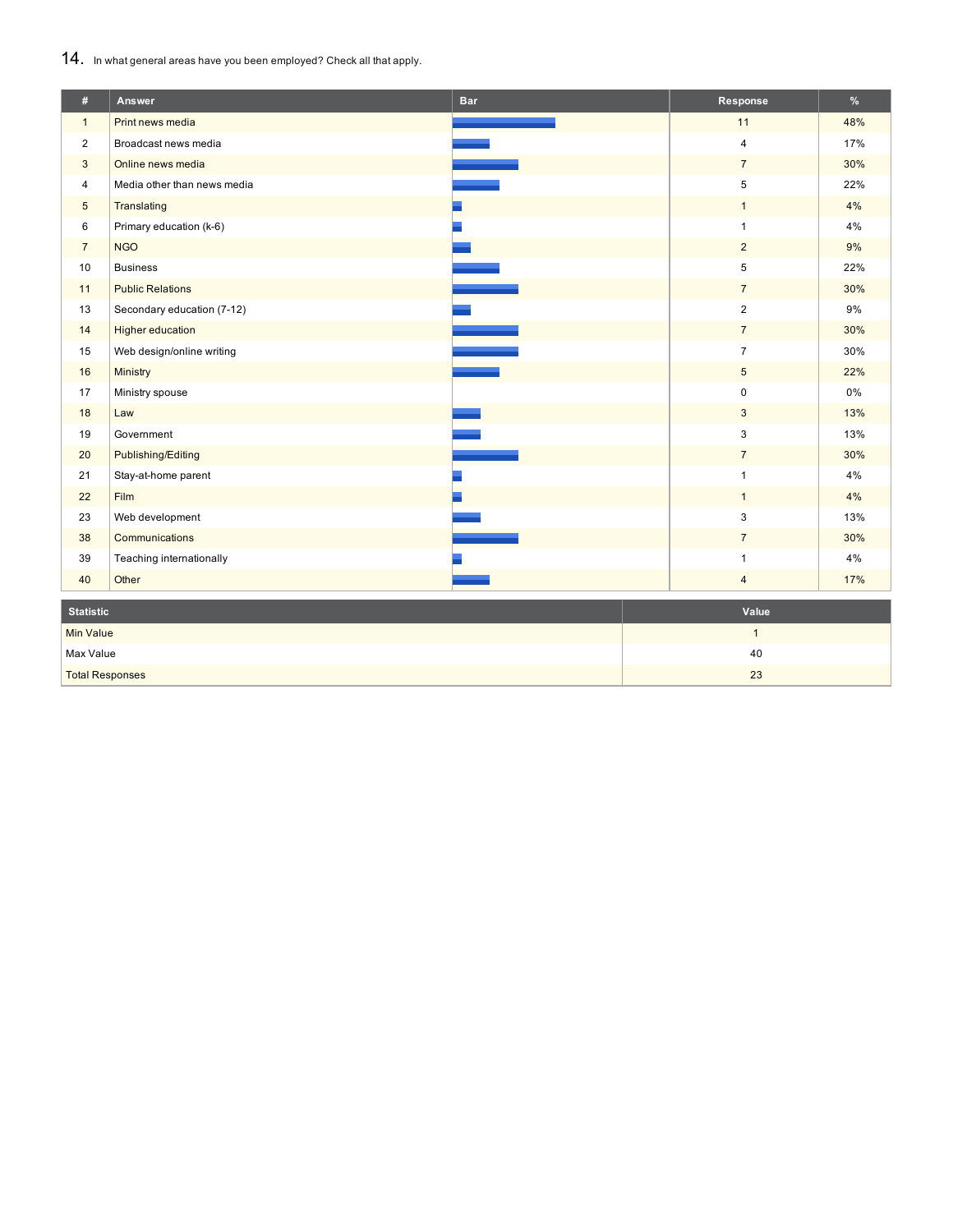| Text Response                                                                         |                |  |  |  |  |  |
|---------------------------------------------------------------------------------------|----------------|--|--|--|--|--|
| I have been employed by the same employer in the Aerospace industry since graduation. |                |  |  |  |  |  |
| administrative work (i.e. school secretary)                                           |                |  |  |  |  |  |
| General assistance at a coffeehouse                                                   |                |  |  |  |  |  |
| Food industry                                                                         |                |  |  |  |  |  |
|                                                                                       |                |  |  |  |  |  |
| <b>Statistic</b>                                                                      | Value          |  |  |  |  |  |
| <b>Total Responses</b>                                                                | $\overline{4}$ |  |  |  |  |  |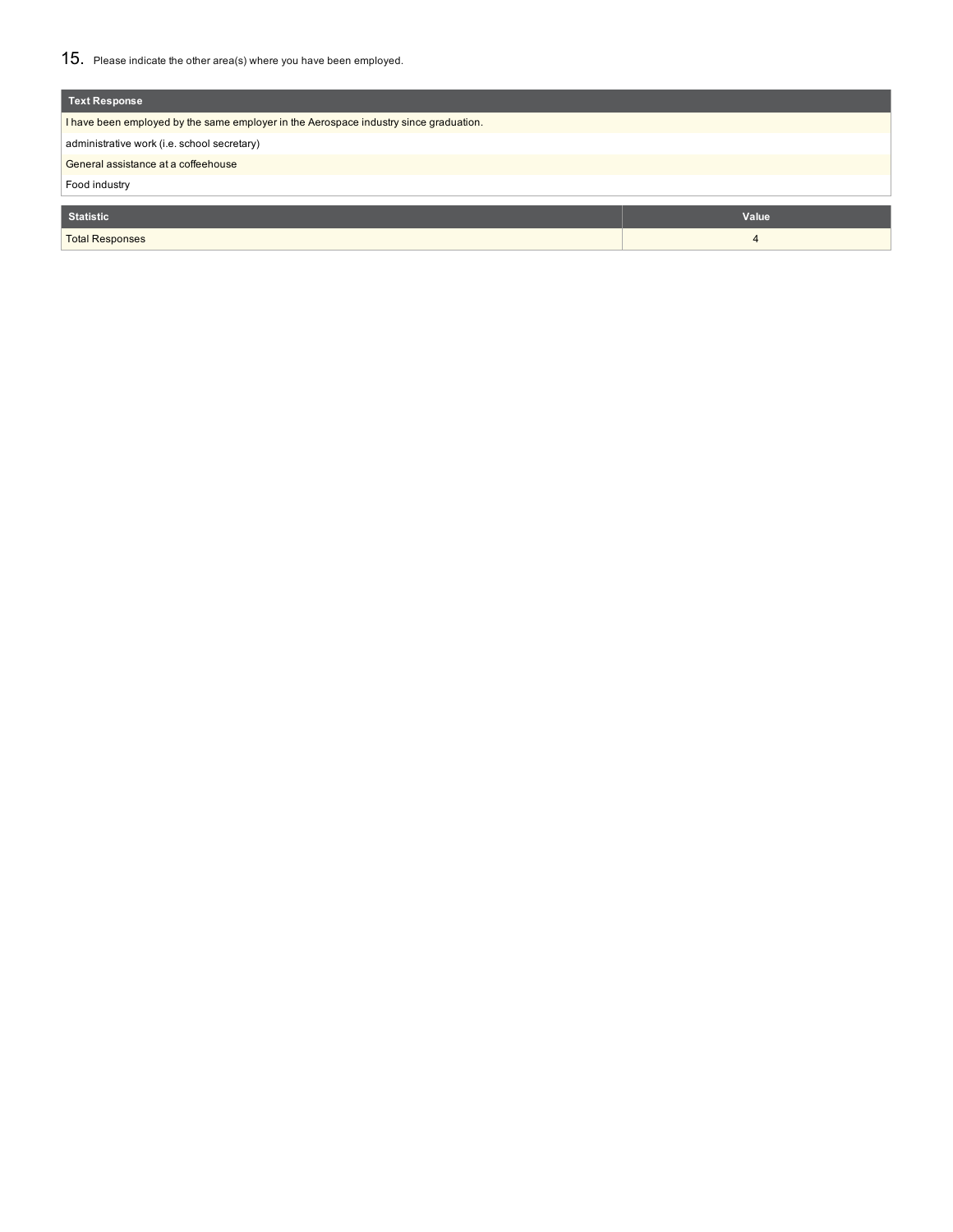## 16. Have you applied to a graduate degree program?

| #                         | Answer | <b>Bar</b> |  | Response       | %   |  |
|---------------------------|--------|------------|--|----------------|-----|--|
| $\mathbf{1}$              | Yes    |            |  | 12             | 52% |  |
| $\overline{2}$            | No     |            |  | 11             | 48% |  |
|                           | Total  |            |  | 23             |     |  |
|                           |        |            |  |                |     |  |
| <b>Statistic</b>          |        |            |  | Value          |     |  |
| <b>Min Value</b>          |        |            |  | $\overline{1}$ |     |  |
| Max Value                 |        |            |  | $\overline{2}$ |     |  |
| Mean                      |        |            |  | 1.48           |     |  |
| Variance                  |        |            |  | 0.26           |     |  |
| <b>Standard Deviation</b> |        |            |  | 0.51           |     |  |
| <b>Total Responses</b>    |        | 23         |  |                |     |  |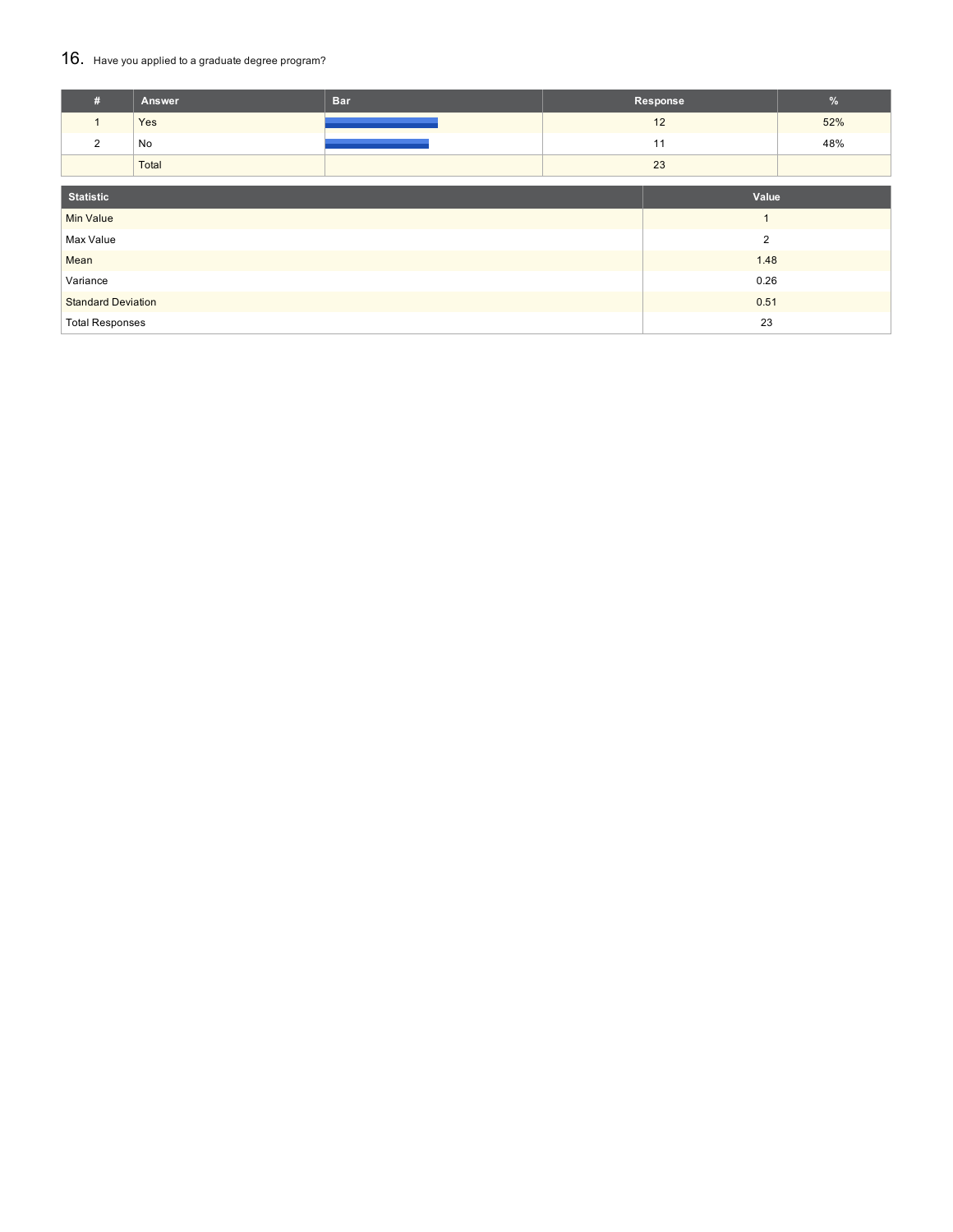## 17. Have you been accepted to a graduate degree program?

| #                         | Answer | <b>Bar</b> |    | Response       | %   |
|---------------------------|--------|------------|----|----------------|-----|
| $\mathbf{1}$              | Yes    |            |    | 11             | 92% |
| $\overline{2}$            | No     |            |    |                | 8%  |
|                           | Total  |            |    | 12             |     |
|                           |        |            |    |                |     |
| <b>Statistic</b>          |        |            |    | Value          |     |
| <b>Min Value</b>          |        |            |    | $\overline{1}$ |     |
| Max Value                 |        |            |    | $\overline{2}$ |     |
| Mean                      |        |            |    | 1.08           |     |
| Variance                  |        |            |    | 0.08           |     |
| <b>Standard Deviation</b> |        |            |    | 0.29           |     |
| <b>Total Responses</b>    |        |            | 12 |                |     |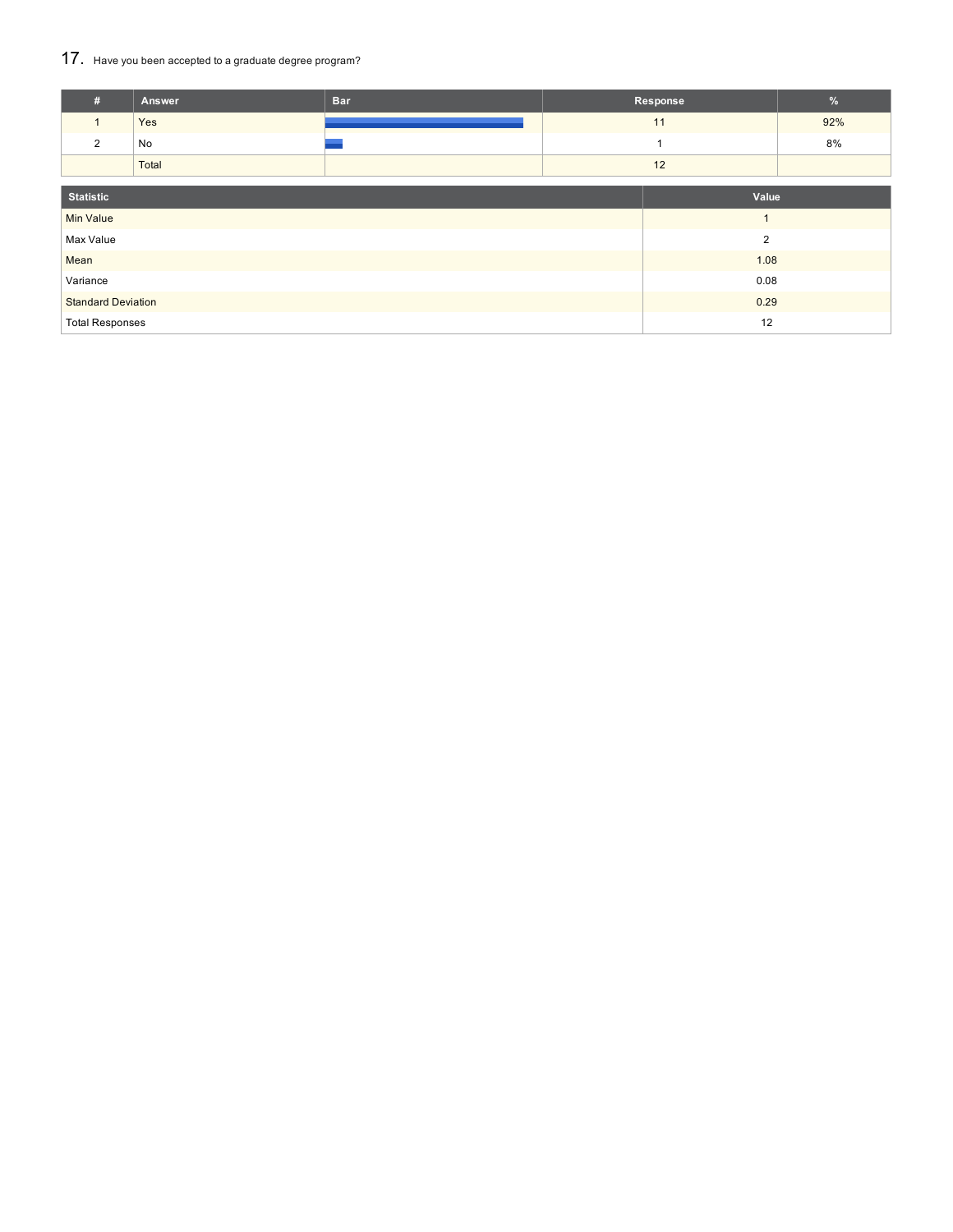## 18. Please indicate where you are in your pursuit of a higher degree:

| #                | <b>Answer</b>                            | <b>Bar</b> | <b>Response</b> | %     |
|------------------|------------------------------------------|------------|-----------------|-------|
|                  | currently enrolled in a master's program |            | 3               | 27%   |
| 4                | completed a master's degree              |            | 8               | 73%   |
| $5\phantom{.0}$  | ABD--all but dissertation                |            | $\mathbf{0}$    | $0\%$ |
| 6                | completed a Ph.D.                        |            | 0               | 0%    |
|                  |                                          |            |                 |       |
| <b>Statistic</b> |                                          |            | Value           |       |
| Min Value        |                                          |            |                 |       |
| Max Value        |                                          |            | 4               |       |
|                  | <b>Total Responses</b>                   |            | 11              |       |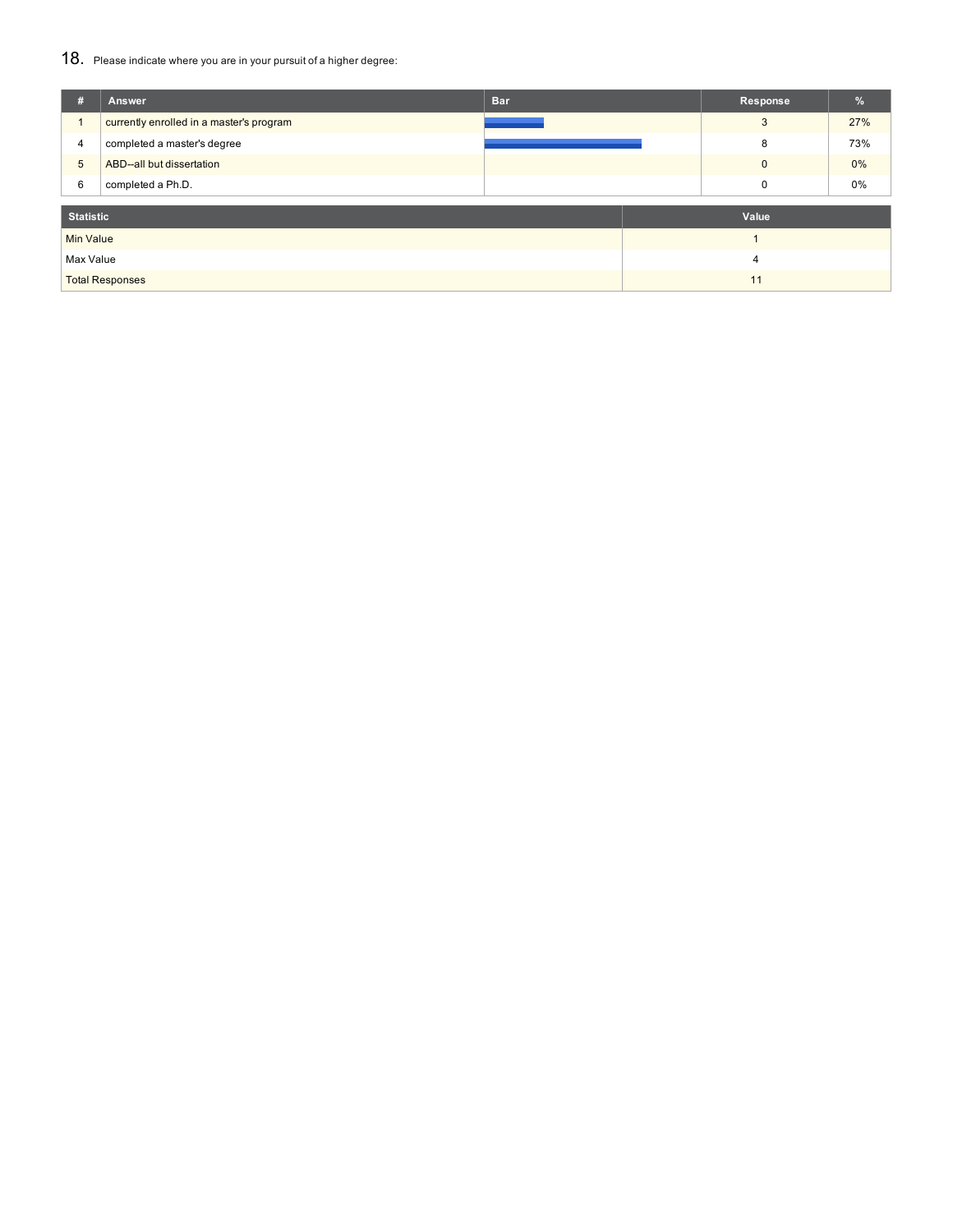## **Text Response**

Master of Arts in Leadership at Azusa Pacific University

Master of Arts, Organizational Management from Ashford University

M.A. education

M.A. in Mass Communications and Media Studies at SDSU

l was accepted to USC's Rossier School of Education for a Masters degree in Secondary Education, but opted for a more flexible and less expensive Masters in Secondary<br>Education degree from Grand Canyon University. I comple

Masters of Divinity with an emphasis in Writing, Earlham School of Religion, Richmond, Indiana

Master of Arts in Management and Business from University of Redlands

M.Div, Duke Divinity School Masters of City and Regional Planning, University of North Carolina

Master's of Kinesiology - Sport Administration, Fresno Pacific University

Won't let me not click any of the above, but the correct response is that I applied and was accepted into several graduate programs but I chose not to pursue them for financial reasons.

M.A. American Studies, SUNY Buffalo

| <b>Statistic</b>       | Value |
|------------------------|-------|
| <b>Total Responses</b> |       |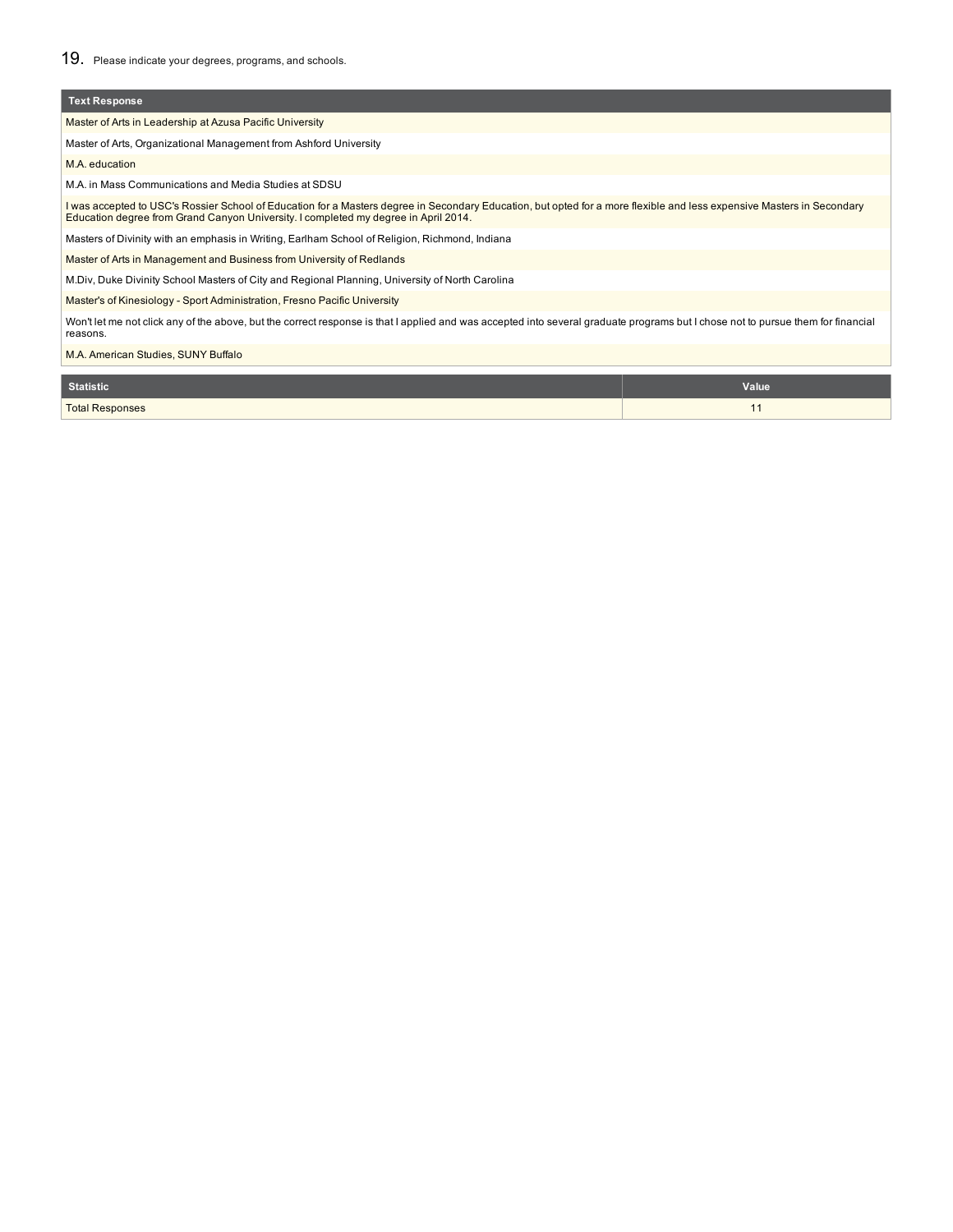## 20. How well did your LJML degree prepare you for graduate school?

| #                         | Question           | Not effective | <b>Somewhat ineffective</b> | <b>Somewhat effective</b> | Very effective | <b>Total Responses</b> | Mean |  |  |
|---------------------------|--------------------|---------------|-----------------------------|---------------------------|----------------|------------------------|------|--|--|
|                           | My preparation was | $\mathbf{0}$  | $\mathbf{0}$                | 5                         | 6              | 11                     | 3.55 |  |  |
| <b>Statistic</b>          |                    |               |                             | My preparation was        |                |                        |      |  |  |
|                           | <b>Min Value</b>   |               |                             |                           | 3              |                        |      |  |  |
|                           | Max Value          |               |                             | $\overline{4}$            |                |                        |      |  |  |
| Mean                      |                    |               |                             | 3.55                      |                |                        |      |  |  |
| Variance                  |                    |               |                             | 0.27                      |                |                        |      |  |  |
| <b>Standard Deviation</b> |                    |               |                             | 0.52                      |                |                        |      |  |  |
| <b>Total Responses</b>    |                    |               |                             | 11                        |                |                        |      |  |  |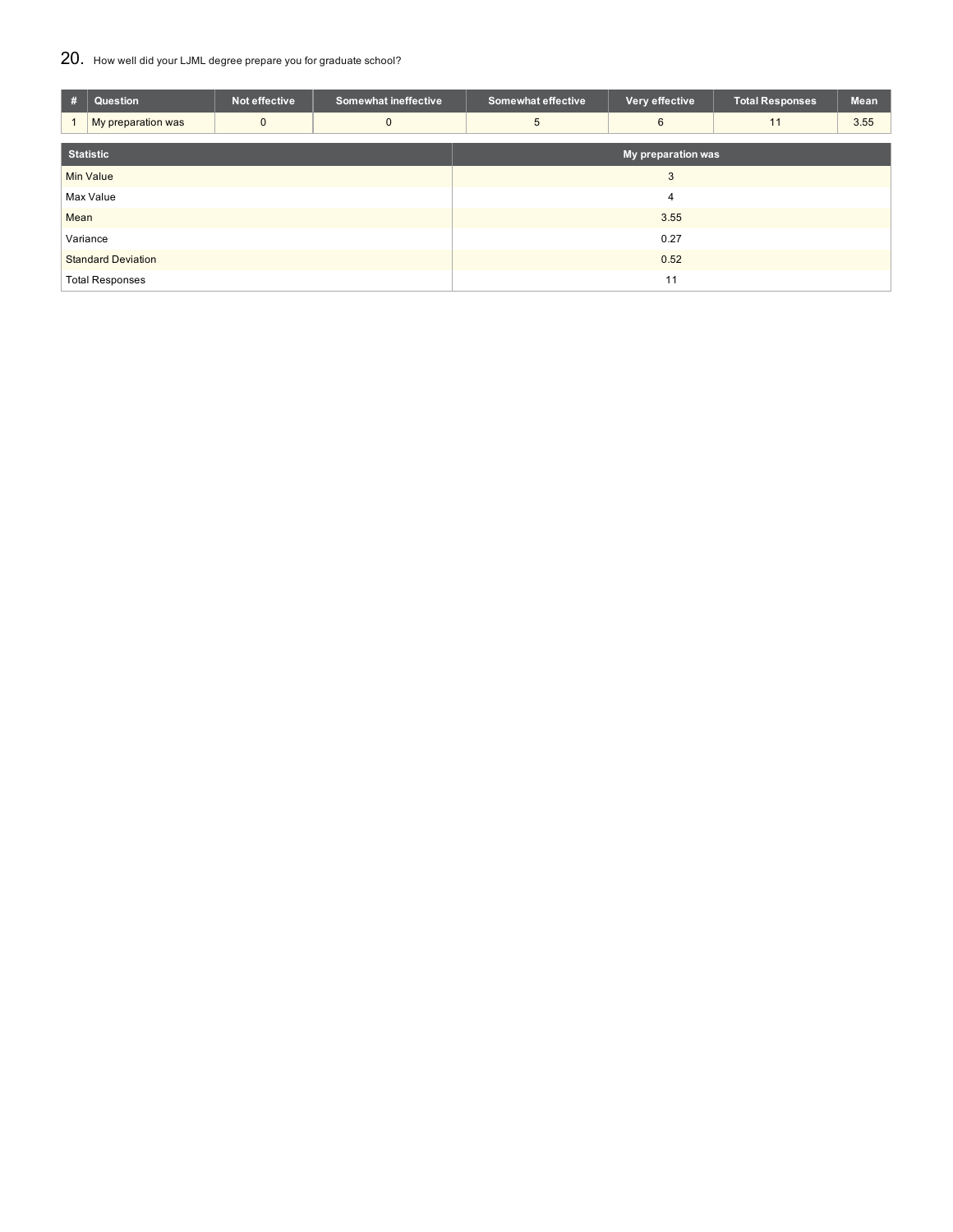# $21_\cdot$  Are you planning to pursue a credential program to become a secondary<br>teacher (grades 7-12)?

| Answer | <b>Bar</b> | Response |     |
|--------|------------|----------|-----|
| Yes    |            |          | 13% |
| No     |            | 20       | 87% |
| Total  |            | 23       |     |

| <b>Statistic</b>          | Value          |
|---------------------------|----------------|
| Min Value                 |                |
| Max Value                 | $\overline{2}$ |
| Mean                      | 1.87           |
| Variance                  | 0.12           |
| <b>Standard Deviation</b> | 0.34           |
| <b>Total Responses</b>    | 23             |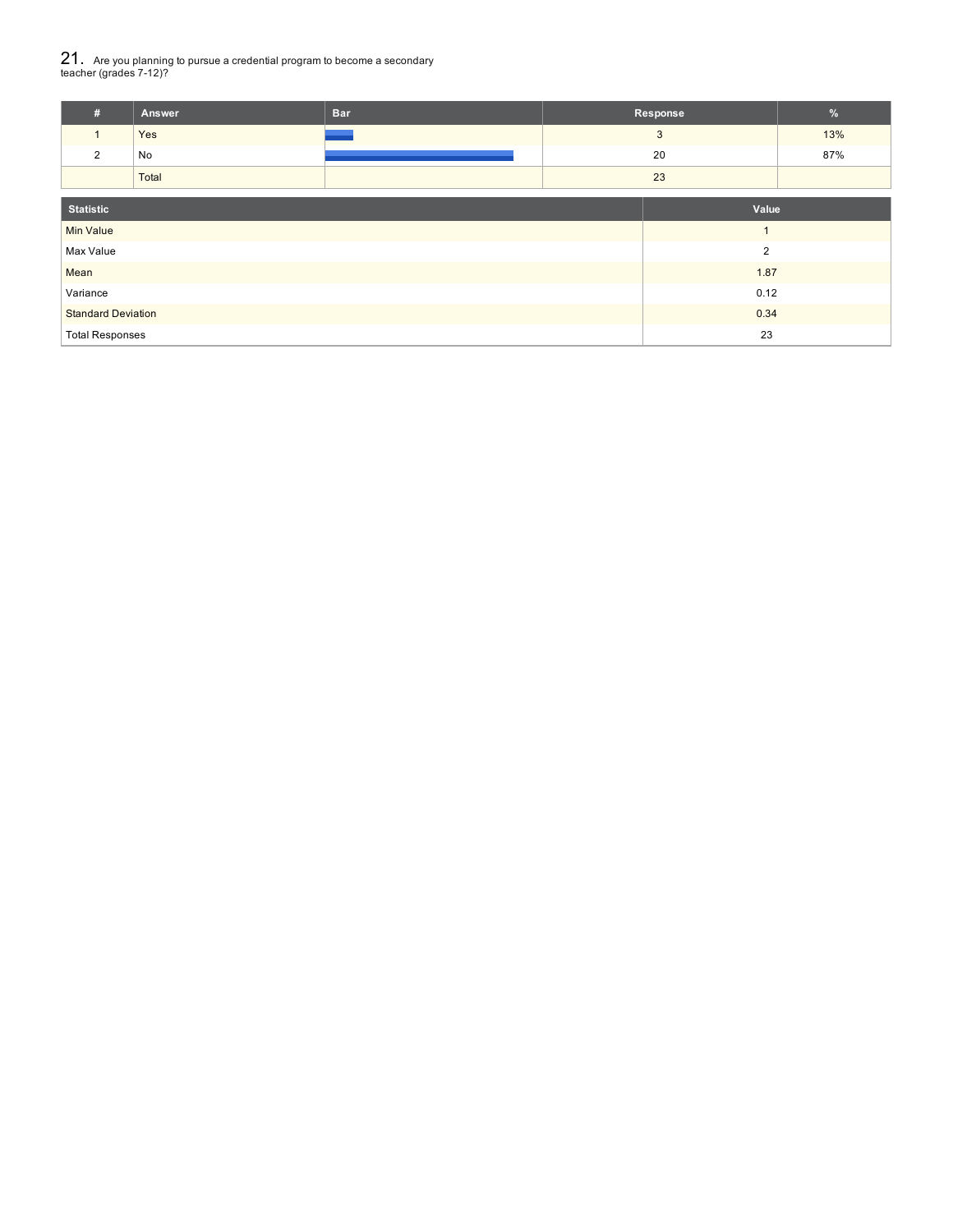| 22. As a broadcast journalist, how effectively were you prepared in relation to |
|---------------------------------------------------------------------------------|
| your peer colleagues or graduate students in each of the following areas:       |

| #              | Question                                  | Not effectively | <b>Somewhat ineffectively</b> | <b>Somewhat effectively</b> | Very effectively | <b>Total Responses</b> | <b>Mean</b> |
|----------------|-------------------------------------------|-----------------|-------------------------------|-----------------------------|------------------|------------------------|-------------|
|                | <b>Background in politics</b>             |                 |                               | $\Omega$                    |                  | 4                      | 2.75        |
| $\overline{2}$ | Background in social issues               |                 |                               |                             |                  |                        | 2.75        |
| 3              | <b>Background in literature</b>           | O               |                               |                             |                  | 4                      | 3.25        |
| 4              | Ability to conduct an interview           |                 | n                             |                             |                  |                        | 3.75        |
| 5              | Ability to find a good story              | ŋ               | 0                             | $\Omega$                    |                  | 4                      | 4.00        |
| 6              | Ability to tell a good story              |                 |                               | C                           | 3                |                        | 3.50        |
|                | Ability to conduct research               | ŋ               |                               |                             |                  |                        | 3.00        |
| 8              | Ability in critical commentary            |                 |                               |                             |                  |                        | 3.75        |
| 9              | Ability to write correct English          | $\Omega$        |                               | $\Omega$                    |                  | 4                      | 4.00        |
| 10             | Journalistic conventions                  |                 | n                             | C                           |                  |                        | 3.25        |
| 11             | Awareness of ethics                       | $\Omega$        | $\Omega$                      |                             |                  | $\overline{4}$         | 3.50        |
| 12             | Ability to engage in critical discussions |                 |                               |                             |                  |                        | 4.00        |

| <b>Statistic</b>             | <b>Background</b><br>in politics | <b>Background</b><br>in social<br><i>issues</i> | <b>Background</b><br>in literature | Ability to<br>conduct<br>an<br>interview | <b>Ability</b><br>to find<br>$\overline{a}$<br>good<br>story | <b>Ability</b><br>to tell<br>$\overline{a}$<br>good<br>story | Ability to<br>conduct<br>research | Ability in<br>critical<br>commentary | <b>Ability</b><br>to write<br>correct<br><b>English</b> | <b>Journalistic</b><br>conventions | <b>Awareness</b><br>of ethics | <b>Ability to</b><br>engage in<br>critical<br>discussions |
|------------------------------|----------------------------------|-------------------------------------------------|------------------------------------|------------------------------------------|--------------------------------------------------------------|--------------------------------------------------------------|-----------------------------------|--------------------------------------|---------------------------------------------------------|------------------------------------|-------------------------------|-----------------------------------------------------------|
| Min Value                    |                                  |                                                 | $\overline{2}$                     | 3                                        | $\overline{4}$                                               | $\overline{2}$                                               | $\overline{2}$                    | 3                                    | $\overline{4}$                                          |                                    | 3                             | $\overline{4}$                                            |
| Max Value                    | $\overline{4}$                   | $\overline{4}$                                  | 4                                  | 4                                        | 4                                                            | 4                                                            | 4                                 | $\overline{4}$                       | 4                                                       | 4                                  | 4                             | 4                                                         |
| Mean                         | 2.75                             | 2.75                                            | 3.25                               | 3.75                                     | 4.00                                                         | 3.50                                                         | 3.00                              | 3.75                                 | 4.00                                                    | 3.25                               | 3.50                          | 4.00                                                      |
| Variance                     | 2.25                             | 2.25                                            | 0.92                               | 0.25                                     | 0.00                                                         | 1.00                                                         | 0.67                              | 0.25                                 | 0.00                                                    | 2.25                               | 0.33                          | 0.00                                                      |
| Standard<br><b>Deviation</b> | 1.50                             | 1.50                                            | 0.96                               | 0.50                                     | 0.00                                                         | 1.00                                                         | 0.82                              | 0.50                                 | 0.00                                                    | 1.50                               | 0.58                          | 0.00                                                      |
| Total<br>Responses           | 4                                | 4                                               | 4                                  | 4                                        | 4                                                            | 4                                                            | 4                                 | 4                                    | 4                                                       | 4                                  | 4                             | 4                                                         |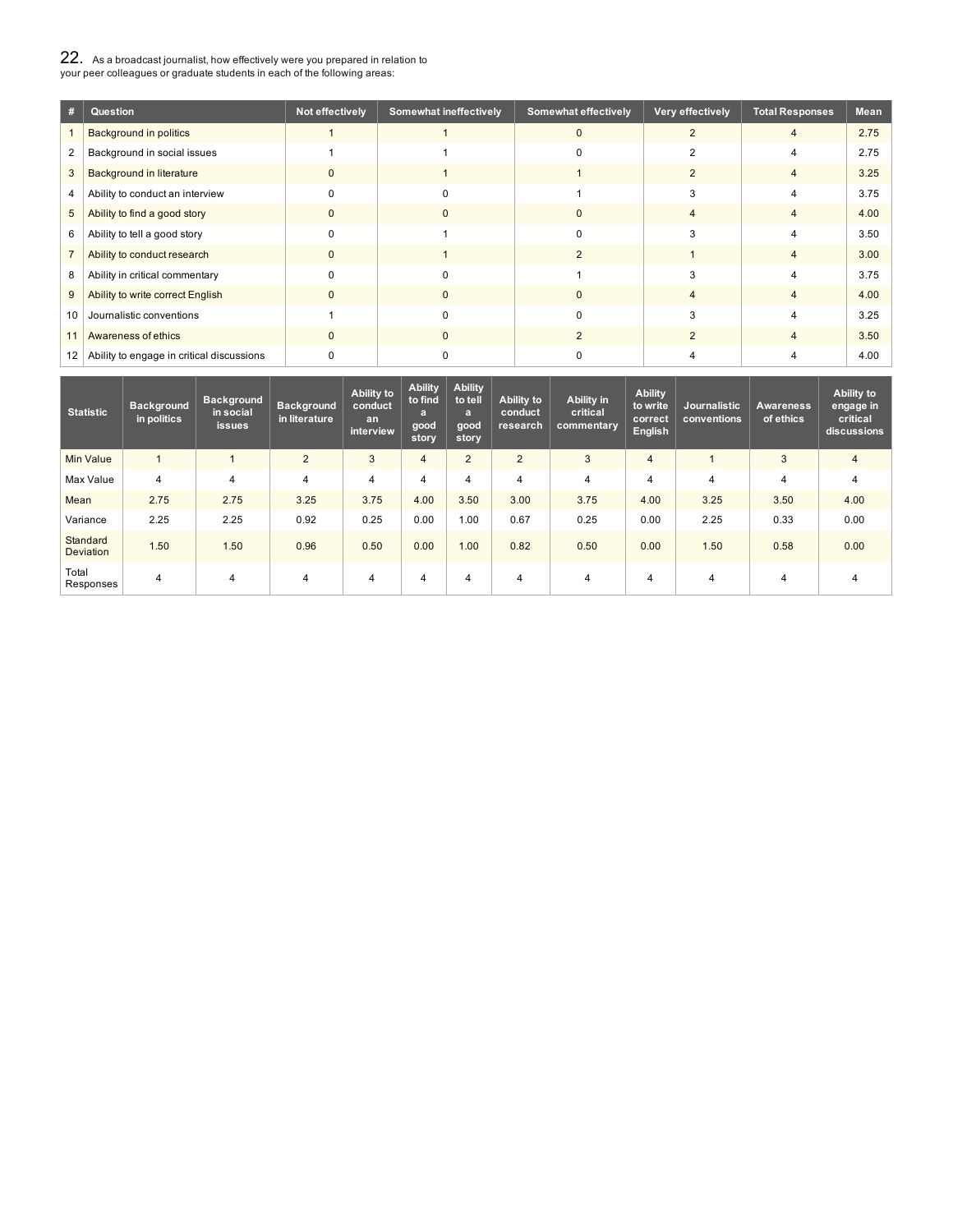23. As <sup>a</sup> journalist, how effectively were you prepared in relation to your peer colleagues or graduate students in each of the following areas:

| #              | Question                                  | Not effectively | <b>Somewhat ineffectively</b> | <b>Somewhat effectively</b> | Very effectively | <b>Total Responses</b> | Mean |
|----------------|-------------------------------------------|-----------------|-------------------------------|-----------------------------|------------------|------------------------|------|
|                | <b>Background in politics</b>             | 4               | 4                             | 8                           |                  | 17                     | 2.35 |
| $\overline{2}$ | Background in social issues               | 0               | 5                             |                             |                  | 17                     | 2.94 |
| 3              | <b>Background in literature</b>           | 0               | $\mathbf{0}$                  | 10                          |                  | 17                     | 3.41 |
| 4              | Ability to conduct an interview           | $\Omega$        | $\Omega$                      | 8                           | 9                | 17                     | 3.53 |
| 5              | Ability to find a good story              | $\mathbf{0}$    | $\Omega$                      | 6                           | 11               | 17                     | 3.65 |
| 6              | Ability to tell a good story              | $\Omega$        | $\Omega$                      | 3                           | 14               | 17                     | 3.82 |
|                | Ability to conduct research               | $\mathbf{0}$    | $\mathbf 0$                   | 10                          |                  | 17                     | 3.41 |
| 8              | Ability in critical commentary            | $\Omega$        |                               | 12                          |                  | 17                     | 2.94 |
| 9              | Ability to write correct English          | 0               | $\Omega$                      | 2                           | 15               | 17                     | 3.88 |
| 10             | Journalistic conventions                  |                 |                               |                             | 10               | 17                     | 3.41 |
| 11             | Awareness of ethics                       | $\mathbf{0}$    | $\Omega$                      | 8                           | 9                | 17                     | 3.53 |
| 12             | Ability to engage in critical discussions |                 |                               |                             |                  | 17                     | 3.47 |

| <b>Statistic</b>             | <b>Background</b><br>in politics | <b>Background</b><br>in social<br><b>issues</b> | <b>Background</b><br>in literature | Ability to<br>conduct<br>an<br>interview | <b>Ability</b><br>to find<br>a<br>good<br>story | <b>Ability</b><br>to tell<br>a<br>good<br>story | Ability to<br>conduct<br>research | Ability in<br>critical<br>commentary | <b>Ability</b><br>to write<br>correct<br><b>English</b> | Journalistic<br>conventions | <b>Awareness</b><br>of ethics | Ability to<br>engage in<br>critical<br>discussions |
|------------------------------|----------------------------------|-------------------------------------------------|------------------------------------|------------------------------------------|-------------------------------------------------|-------------------------------------------------|-----------------------------------|--------------------------------------|---------------------------------------------------------|-----------------------------|-------------------------------|----------------------------------------------------|
| Min Value                    |                                  | $\overline{2}$                                  | 3                                  | 3                                        | 3                                               | 3                                               | 3                                 | $\overline{2}$                       | 3                                                       |                             | 3                             | $\overline{2}$                                     |
| Max Value                    | $\overline{4}$                   | 4                                               | 4                                  | 4                                        | 4                                               | 4                                               | 4                                 | $\overline{4}$                       | 4                                                       | 4                           | 4                             | 4                                                  |
| Mean                         | 2.35                             | 2.94                                            | 3.41                               | 3.53                                     | 3.65                                            | 3.82                                            | 3.41                              | 2.94                                 | 3.88                                                    | 3.41                        | 3.53                          | 3.47                                               |
| Variance                     | 0.87                             | 0.56                                            | 0.26                               | 0.26                                     | 0.24                                            | 0.15                                            | 0.26                              | 0.31                                 | 0.11                                                    | 0.76                        | 0.26                          | 0.39                                               |
| Standard<br><b>Deviation</b> | 0.93                             | 0.75                                            | 0.51                               | 0.51                                     | 0.49                                            | 0.39                                            | 0.51                              | 0.56                                 | 0.33                                                    | 0.87                        | 0.51                          | 0.62                                               |
| Total<br>Responses           | 17                               | 17                                              | 17                                 | 17                                       | 17                                              | 17                                              | 17                                | 17                                   | 17                                                      | 17                          | 17                            | 17                                                 |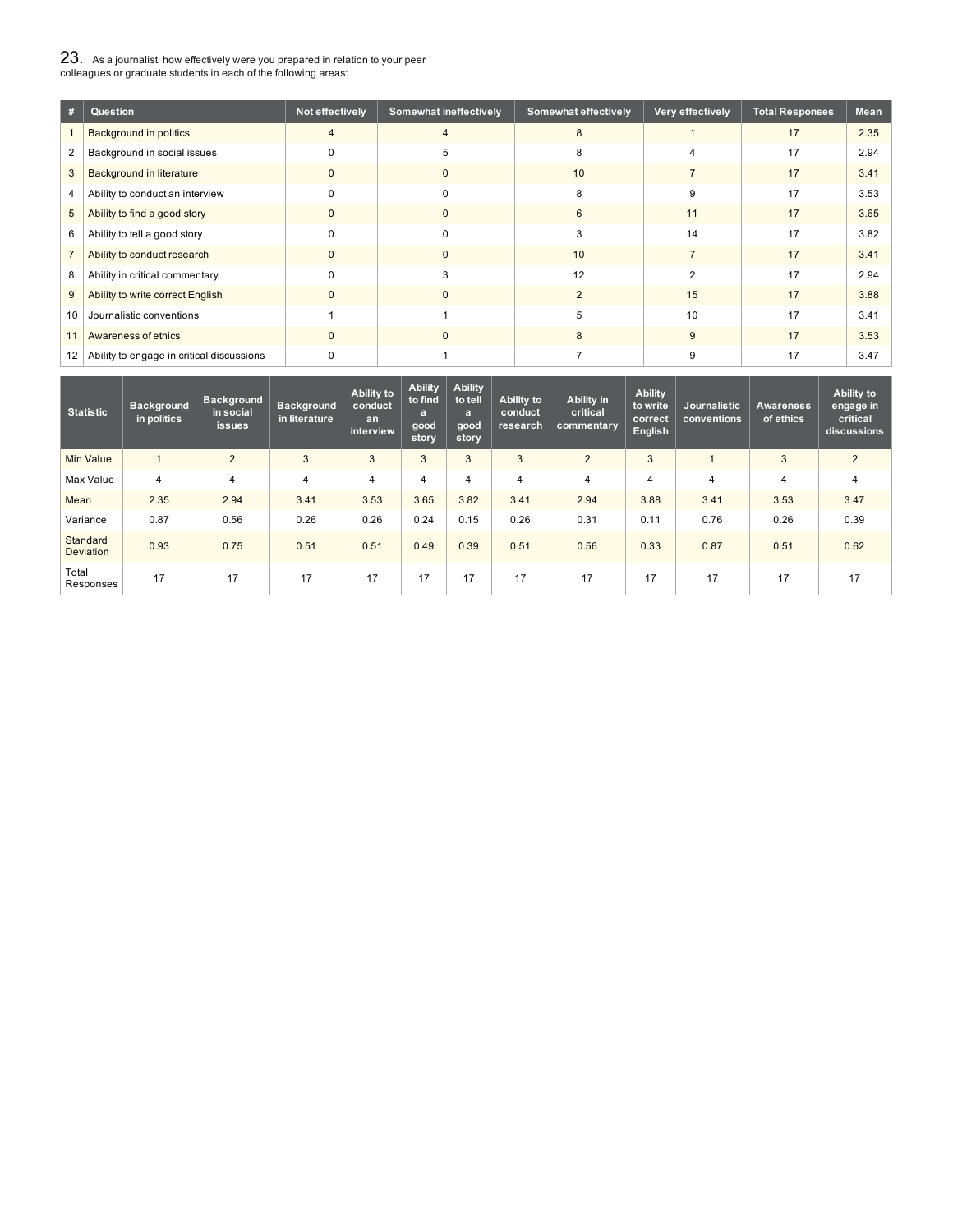# $24_{\cdot}$  As a writer, how effectively were you prepared in relation to your peer<br>colleagues or graduate students in each of the following areas:

|    | Question                                      | Not effectively | <b>Somewhat ineffectively</b> | <b>Somewhat effectively</b> | Very effectively | <b>Total Responses</b> | Mean |
|----|-----------------------------------------------|-----------------|-------------------------------|-----------------------------|------------------|------------------------|------|
|    | Experience in the writing process             | $\mathbf 0$     |                               | $\Omega$                    |                  |                        | 4.00 |
| 2  | Experience with the editorial process         |                 |                               |                             |                  |                        | 3.50 |
| 3  | Experience with internship or publication     | $\mathbf{0}$    |                               | 0                           |                  | $\overline{2}$         | 3.00 |
| 4  | Background in literature                      |                 |                               |                             |                  | 2                      | 3.50 |
| 5  | Ability to link literature to language        | $\Omega$        | n                             |                             |                  | $\overline{2}$         | 3.50 |
| 6  | Ability to link literature to life experience |                 |                               |                             |                  |                        | 3.50 |
|    | Ability to find a good story                  |                 | 0                             |                             |                  | 2                      | 3.50 |
| 8  | Ability to tell a good story                  |                 |                               |                             |                  |                        | 4.00 |
| 9  | Ability to conduct research                   | $\Omega$        |                               | 0                           |                  | $\overline{2}$         | 3.00 |
| 10 | Ability in critical commentary                |                 |                               |                             |                  |                        | 3.50 |
| 11 | Ability to write correct English              | $\Omega$        | n                             |                             |                  | $\overline{2}$         | 4.00 |
| 12 | Awareness of ethics                           |                 |                               |                             |                  |                        | 3.50 |

| <b>Statistic</b>             | <b>Experience</b><br>in the<br>writing<br>process | <b>Experience</b><br>with the<br>editorial<br>process | <b>Experience</b><br>with<br>internship<br><b>or</b><br>publication | <b>Background</b><br>in literature | Ability to<br><b>link</b><br>literature<br>to<br>language | Ability to<br><b>link</b><br>literature<br>to life<br>experience | <b>Ability</b><br>to find<br>$\overline{a}$<br>good<br>story | <b>Ability</b><br>to tell<br>$\mathbf{a}$<br>good<br>story | Ability to<br>conduct<br>research | Ability in<br>critical<br>commentary | <b>Ability</b><br>to write<br>correct<br><b>English</b> | <b>Awareness</b><br>of ethics |
|------------------------------|---------------------------------------------------|-------------------------------------------------------|---------------------------------------------------------------------|------------------------------------|-----------------------------------------------------------|------------------------------------------------------------------|--------------------------------------------------------------|------------------------------------------------------------|-----------------------------------|--------------------------------------|---------------------------------------------------------|-------------------------------|
| <b>Min Value</b>             | $\overline{4}$                                    | 3                                                     | $\overline{2}$                                                      | 3                                  | 3                                                         | 3                                                                | 3                                                            | $\overline{4}$                                             | $\overline{2}$                    | 3                                    | 4                                                       | 3                             |
| Max Value                    | 4                                                 | 4                                                     | 4                                                                   | 4                                  | 4                                                         | 4                                                                | 4                                                            | 4                                                          | 4                                 | 4                                    | 4                                                       | $\overline{4}$                |
| Mean                         | 4.00                                              | 3.50                                                  | 3.00                                                                | 3.50                               | 3.50                                                      | 3.50                                                             | 3.50                                                         | 4.00                                                       | 3.00                              | 3.50                                 | 4.00                                                    | 3.50                          |
| Variance                     | 0.00                                              | 0.50                                                  | 2.00                                                                | 0.50                               | 0.50                                                      | 0.50                                                             | 0.50                                                         | 0.00                                                       | 2.00                              | 0.50                                 | 0.00                                                    | 0.50                          |
| Standard<br><b>Deviation</b> | 0.00                                              | 0.71                                                  | 1.41                                                                | 0.71                               | 0.71                                                      | 0.71                                                             | 0.71                                                         | 0.00                                                       | 1.41                              | 0.71                                 | 0.00                                                    | 0.71                          |
| Total<br>Responses           | $\overline{2}$                                    | $\overline{2}$                                        | $\overline{2}$                                                      | $\overline{2}$                     | $\overline{2}$                                            | 2                                                                | 2                                                            | 2                                                          | 2                                 | 2                                    | 2                                                       | $\overline{2}$                |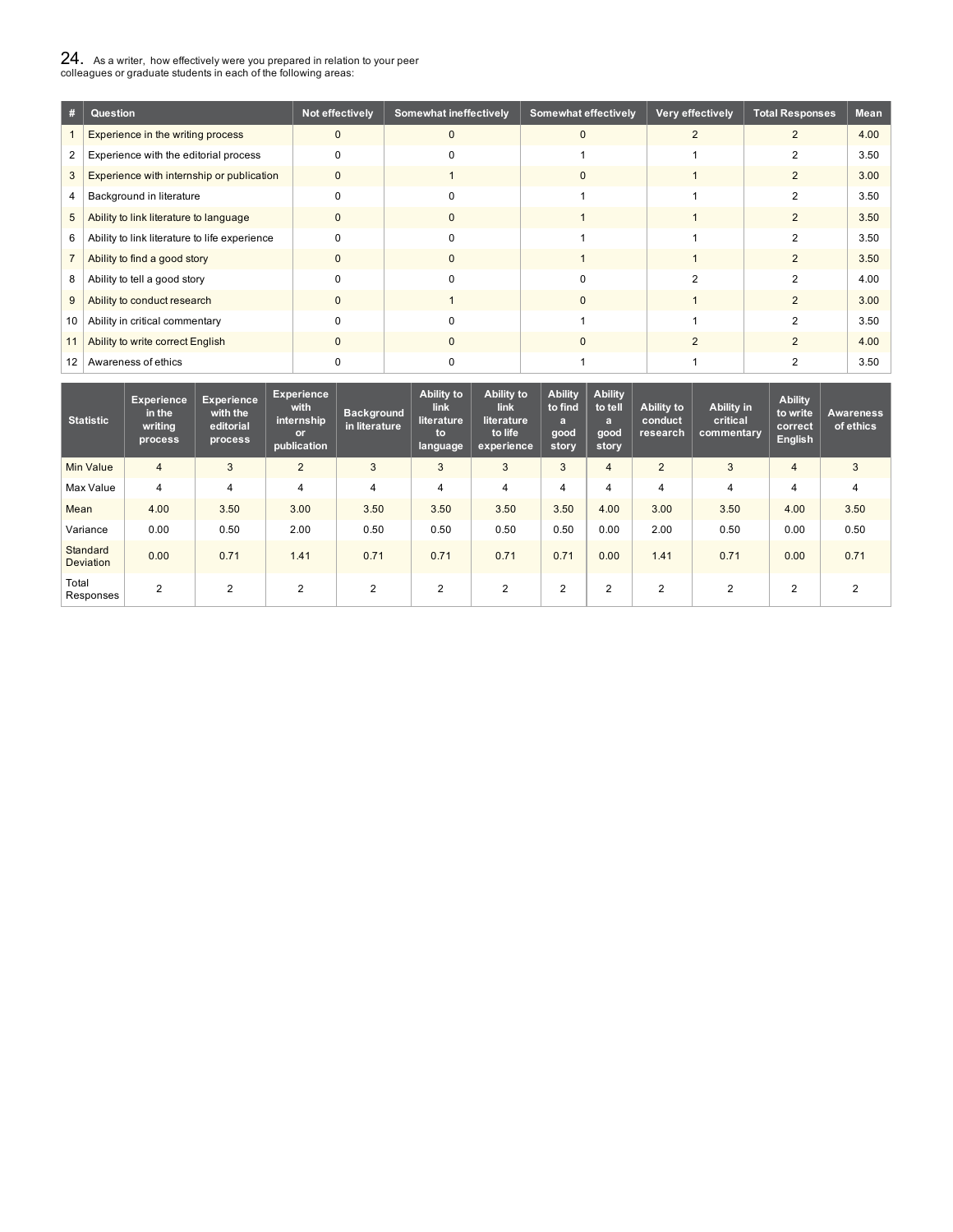# 25. Please mark each area where you have published in print or online since leaving PLNU. Check all that apply.

| #                | Answer                                   | <b>Bar</b> | Response       | $\%$  |  |  |
|------------------|------------------------------------------|------------|----------------|-------|--|--|
| $\mathbf{1}$     | poetry                                   |            | $\mathbf{1}$   | 5%    |  |  |
| $\overline{2}$   | creative short story                     |            | $\overline{2}$ | 11%   |  |  |
| 3                | news piece                               |            | 14             | 74%   |  |  |
| $\overline{4}$   | editorial                                |            | 3              | 16%   |  |  |
| $5\phantom{.0}$  | letter to the editor                     |            | $\mathbf{1}$   | 5%    |  |  |
| 6                | critical analysis essay                  |            | ٠              | 5%    |  |  |
| $\overline{7}$   | review                                   |            | $\overline{2}$ | 11%   |  |  |
| 8                | other                                    |            | 6              | 32%   |  |  |
| 9                | fictional long narrative (novel)         |            | $\mathbf 0$    | $0\%$ |  |  |
| 10               | monologue, screenplay or drama           |            | $\Omega$       | $0\%$ |  |  |
| 11               | creative non-fiction essay               |            | 5              | 26%   |  |  |
| 13               | anthology of creative non-fiction essays |            | 0              | 0%    |  |  |
| <b>Statistic</b> |                                          |            | Value          |       |  |  |
| <b>Min Value</b> |                                          |            | $\mathbf{1}$   |       |  |  |
| Max Value        |                                          |            | 11             |       |  |  |
|                  | <b>Total Responses</b>                   |            | 19             |       |  |  |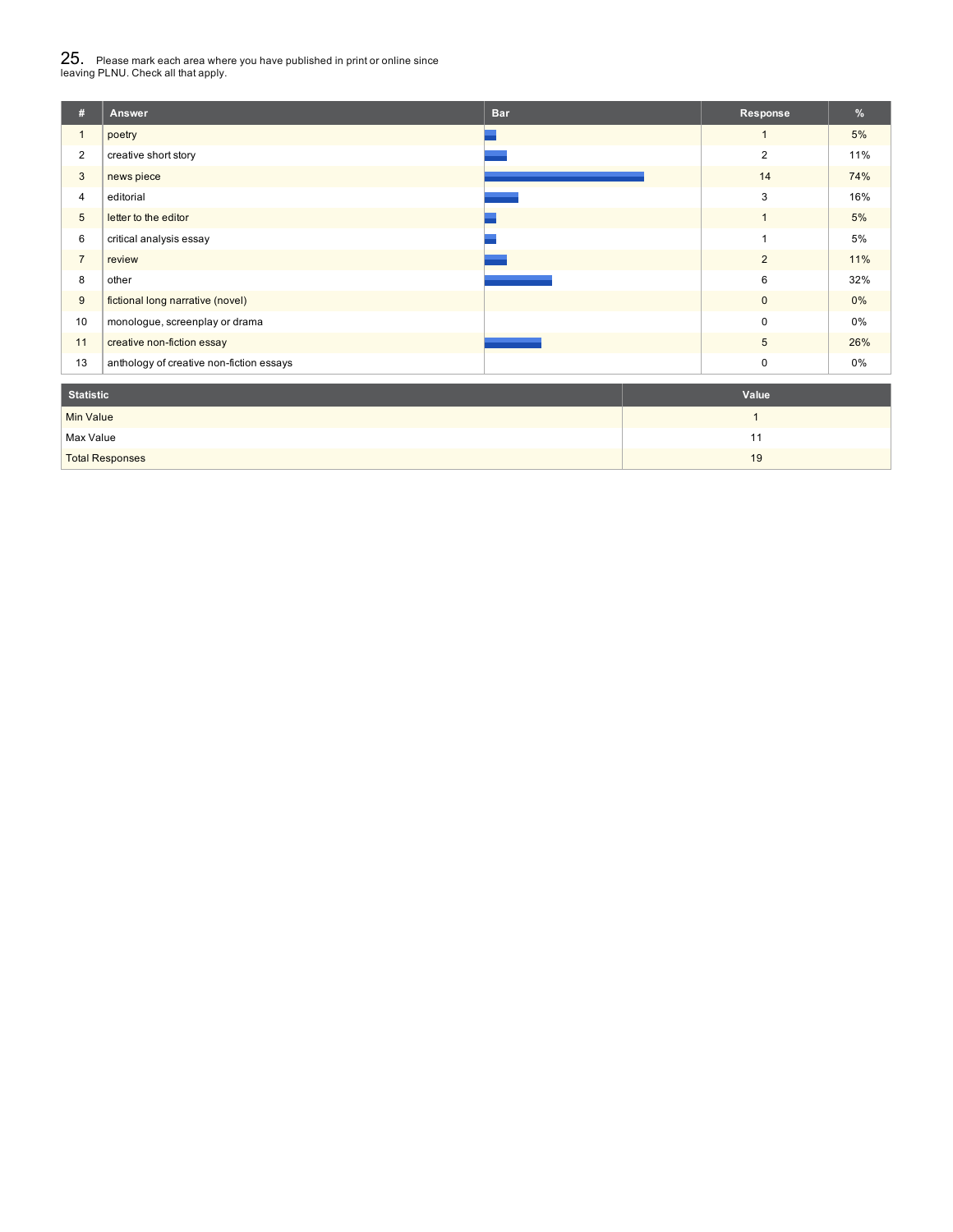26. Please indicate the other areas in which you have published in print or online since leaving PLNU.

| Text Response                                                                                  |       |  |  |  |  |  |
|------------------------------------------------------------------------------------------------|-------|--|--|--|--|--|
| I have an online blog where I post on a semi-regular basis.                                    |       |  |  |  |  |  |
| Events for the San Diego Union-Tribune, online insurance magazines, various insurance websites |       |  |  |  |  |  |
| Website content Social media content Nonprofit newsletter                                      |       |  |  |  |  |  |
| Feature stories                                                                                |       |  |  |  |  |  |
| Professional Journals (Transportation and Religion)                                            |       |  |  |  |  |  |
| College Athletics, Professional Sports                                                         |       |  |  |  |  |  |
|                                                                                                |       |  |  |  |  |  |
| <b>Statistic</b>                                                                               | Value |  |  |  |  |  |
| <b>Total Responses</b>                                                                         | 6     |  |  |  |  |  |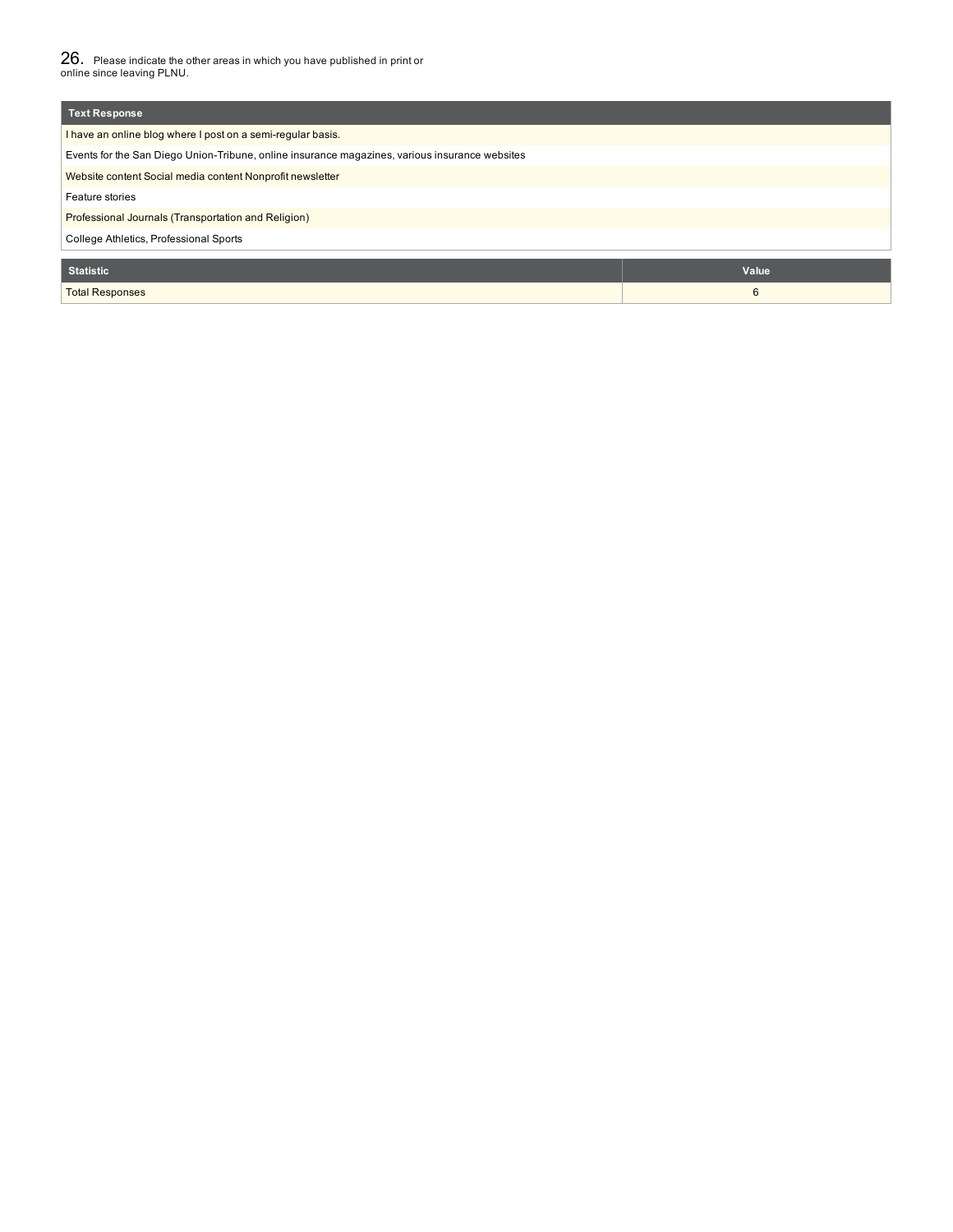# 27. Please mark each area where you have broadcast since leaving PLNU. Check all that apply.

| #                      | Answer     | <b>Bar</b> |                | Response       | $\%$ |  |
|------------------------|------------|------------|----------------|----------------|------|--|
|                        | news piece |            |                | 62%            |      |  |
| 2                      | editorial  |            |                | $\overline{2}$ | 15%  |  |
| 3                      | review     |            |                | 2              | 15%  |  |
| 4                      | other      |            |                | 5              | 38%  |  |
| <b>Statistic</b>       |            |            | Value          |                |      |  |
| Min Value              |            |            |                |                |      |  |
| Max Value              |            |            | $\overline{4}$ |                |      |  |
| <b>Total Responses</b> |            | 13         |                |                |      |  |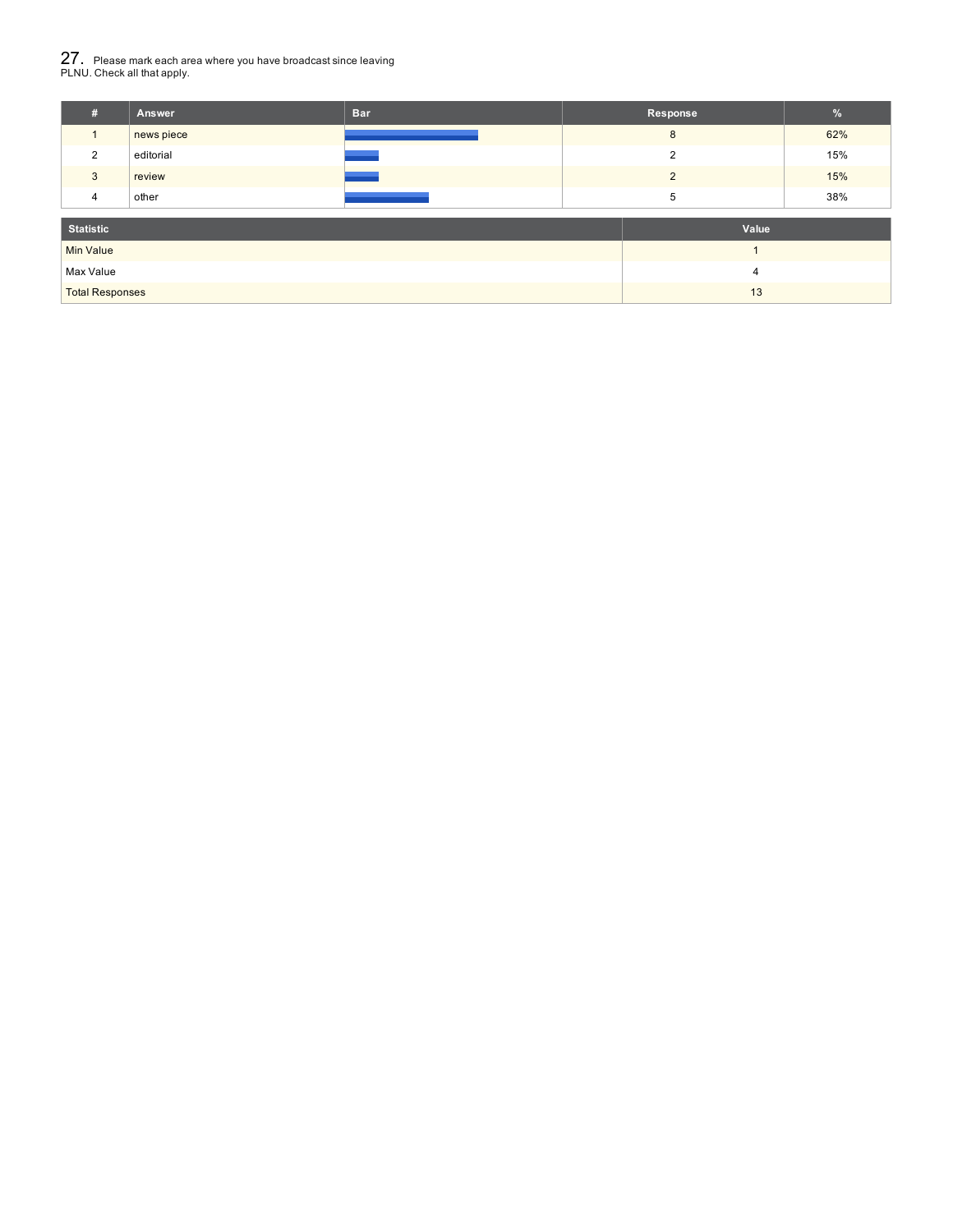28. Please indicate the other areas in which you have broadcast since leaving PLNU.

| <b>Text Response</b>                  |       |  |  |  |  |
|---------------------------------------|-------|--|--|--|--|
| n/a                                   |       |  |  |  |  |
| Not applicable                        |       |  |  |  |  |
| Sports media (with KUSI in San Diego) |       |  |  |  |  |
| n/a                                   |       |  |  |  |  |
| None                                  |       |  |  |  |  |
| <b>Statistic</b>                      |       |  |  |  |  |
|                                       | Value |  |  |  |  |
| <b>Total Responses</b>                | 5     |  |  |  |  |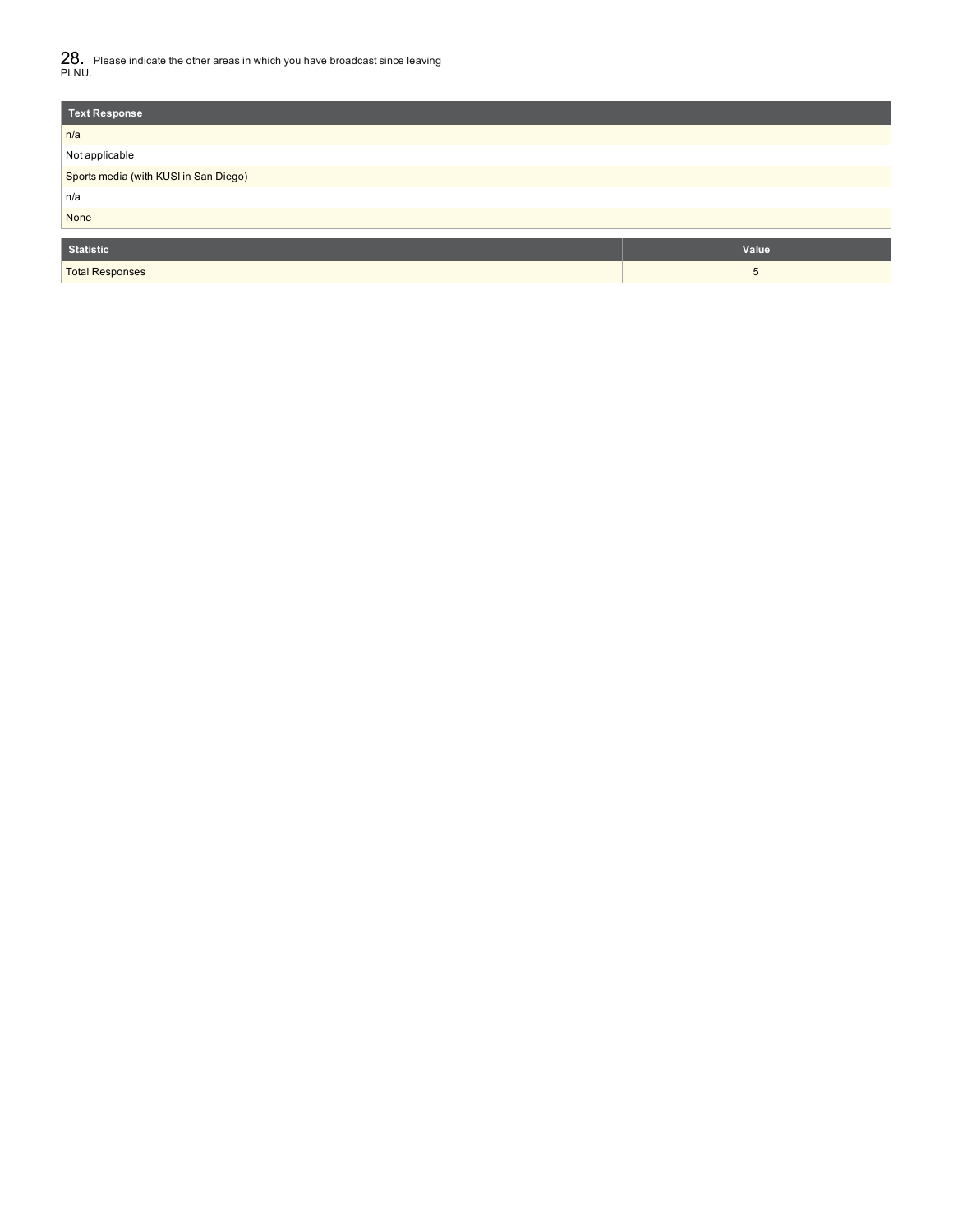# I interned with the San Diego Film Festival **Text Response**

Surfer Magazine: digital intern

NBC 7/39 documented news reels

NBC: learned to produce ABC: learned to write

public relations intern at La Jolla Playhouse - I reviewed and sorted newspaper articles related to Playhouse events.

I interned in the sports department at the San Diego Union-Tribune taking down sports scores for local high schools and colleges. I also interned at SanDiego.com where I edited local event listings.

I did 4 internships: San Diego District Attorney's Office Government Computer News in Washington D.C. San Diego Lawyer Magazine Scripps Health

I interned at 944 Magazine in San Diego during my senior year at PLNU and wrote for the magazine's online blog.

I worked as a reporter for a weekly business newspaper.

I interned at San Diego Magazine in their Public Relations Department

North Park News and San Diego Metropolitan Magazine. I wrote news and feature stories about North Park and San Diego.

La Jolla Light newspaper -- wrote a variety of feature stories and news briefs Youth Specialties publishing/events organization -- made marketing calls, assisted with pre-<br>publishing prep, passed copy-editing test San Dieg sports department -- researched, cut video for sportscasts, conducted interviews, wrote occasional scripts

91X Radio station, promotions intern

#### METRO, business writing

San Diego Magazine, Edited, wrote reviews and short journal article

Served as an editorial assistant to NY Times best-selling author Lynn Vincent, managed book proposals, edited manuscripts, conducted researched, managed social media/correspondence and reviewed potential co-writers.

U-T San Diego Watchdog Department. I requested and analyzed data for reporters.

San Diego Union-Tribune, Sports Department

American Cancer Society, Ocean Beach Mainstreet Society

Editorial internship, San Diego Magazine (2008) -- Administrative and editorial tasks, including fact-checking, writing short pieces for publication online and in the magazine, managing restaurant and event listings.

Copley News Service in D.C.: covered the spelling bee and profiled contestants from specific regions, wrote local interest stories for member papers, attended a congressional hearing Orange Coast Magazine: wrote brief stories, interviewed chefs for kitchen feature, maintained an index San Diego Union-Tribune: wrote short features for the metro desk Press-Enterprise: worked the copy desk

San Diego Home/Garden Lifestyles Magazine. I researched and wrote several historic pieces regarding Balboa Park for the upcoming 2015 centennial celebration. I also observed my supervisor while visiting a home for a feature piece. I helped around the office with various tasks as needed.

| <b>Statistic</b>       | <b>Value</b>     |
|------------------------|------------------|
| <b>Total Responses</b> | $\sim$<br>$\sim$ |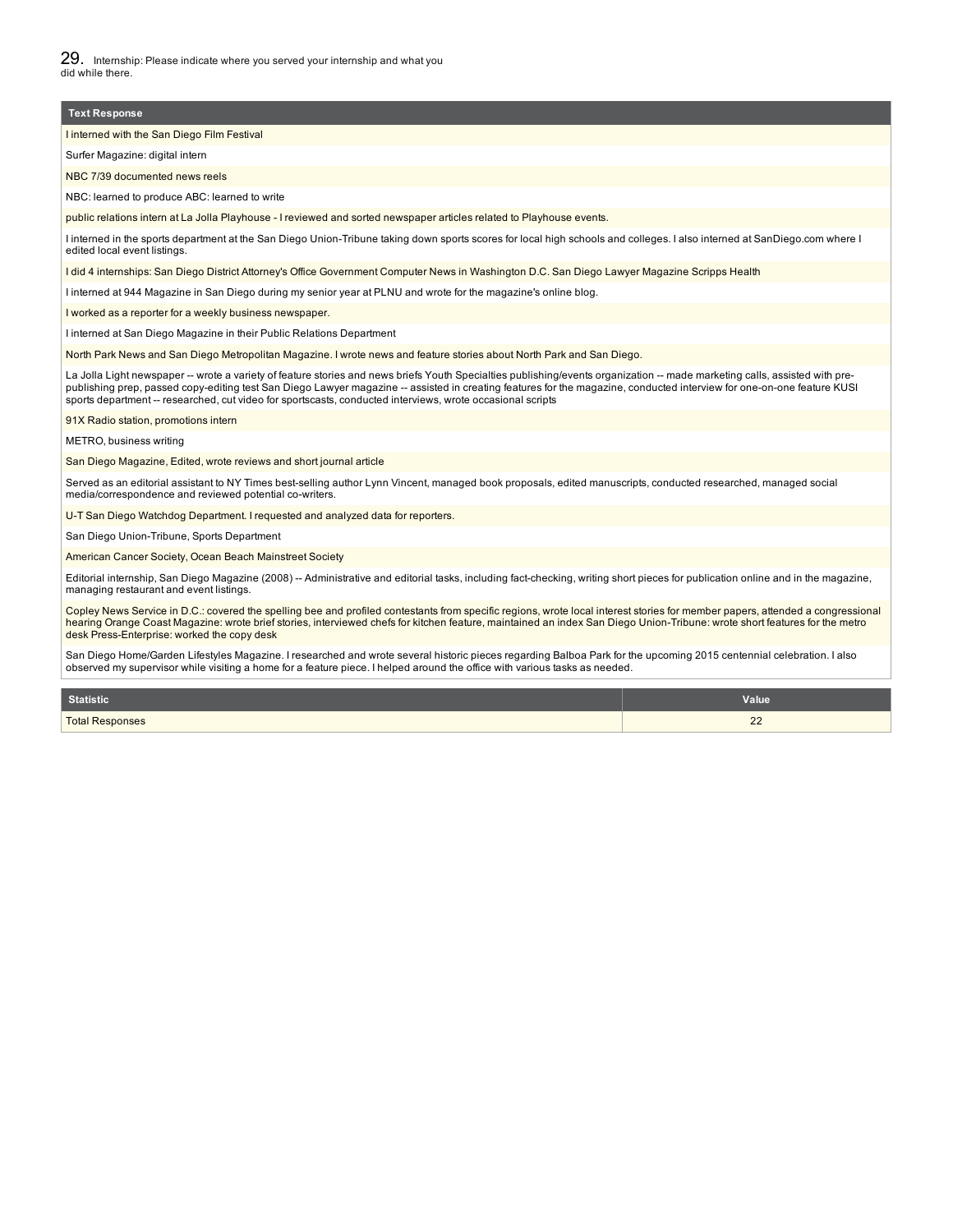#### **Text Response**

It didn't, not really. Except that I used my training to write copy for our media coordinator.

I ended up with a copy editing position at this magazine while still at PLNU

It really made me familiar with the feel of a news room

In whether or not I really liked it and could handle the pressure. Helped me become a better writer. I learned more from my internships than in all of my classes combined, but would not have been able to do the internships without what I learned in my classes.

In truth, it did not prove very helpful in any form of career preparation.

Through my UT internship I was hired as a part-time news assistant in the features department.

My internships helped me to make connections and establish professional confidence. Working alongside professionals and contributing to "real" world work helped me to<br>explore what I wanted to do. It also exposed me to thin internship at Scripps Health opened my eyes to opportunities in marketing communications that would use my skillset in a business setting. I would strongly recommend doing more than 1 or 2 internships - each experience taught me something new and valuable.

It gave me real world experience within a publication office.

It helped me see what working for a paper is like.

How to work professionally, and follow through on events.

It gave me experience writing about local stories, as well as with working on a team of reporters.

-- Allowed me to conduct real-world interviews -- Gave me the chance to build networking relationships (I continued to edit materials for Youth Specialties for a few years, and have continued to work with KUSI each fall for the Prep Pigskin Report and other projects throughout the year) -- Taught me video production skills (which I never actually<br>studied at PLNU) -- Exposed me to the realities an future job hunts

It gave me a line on a resume and helped to get my next internship/connected me with great contacts.

Awareness of business politics.

A bit of exposure and practice in a professional environment, but not much else

Taught me the value of detailed research for writing projects.

I got to see how a news room works.

Gave me a good understanding of everyday media coverage.

#### Work experience

Gave me a sense of the magazine industry, helped me learn how to work as a part of a team in a corporate/office environment. Also gave me a small window into the world of food journalism, which has stayed with me.

My internships were essential in honing my writing skills and giving me real-world experience as a journalist. Being able to say that I had worked in a newsroom upon graduating helped me get my first job soon after.

The internship gave me opportunity to get things published. I was able to write feature stories about topics that were interesting to me.

| <b>Statistic</b>       | <b>Value</b>         |
|------------------------|----------------------|
| <b>Total Responses</b> | $\sim$<br>$\epsilon$ |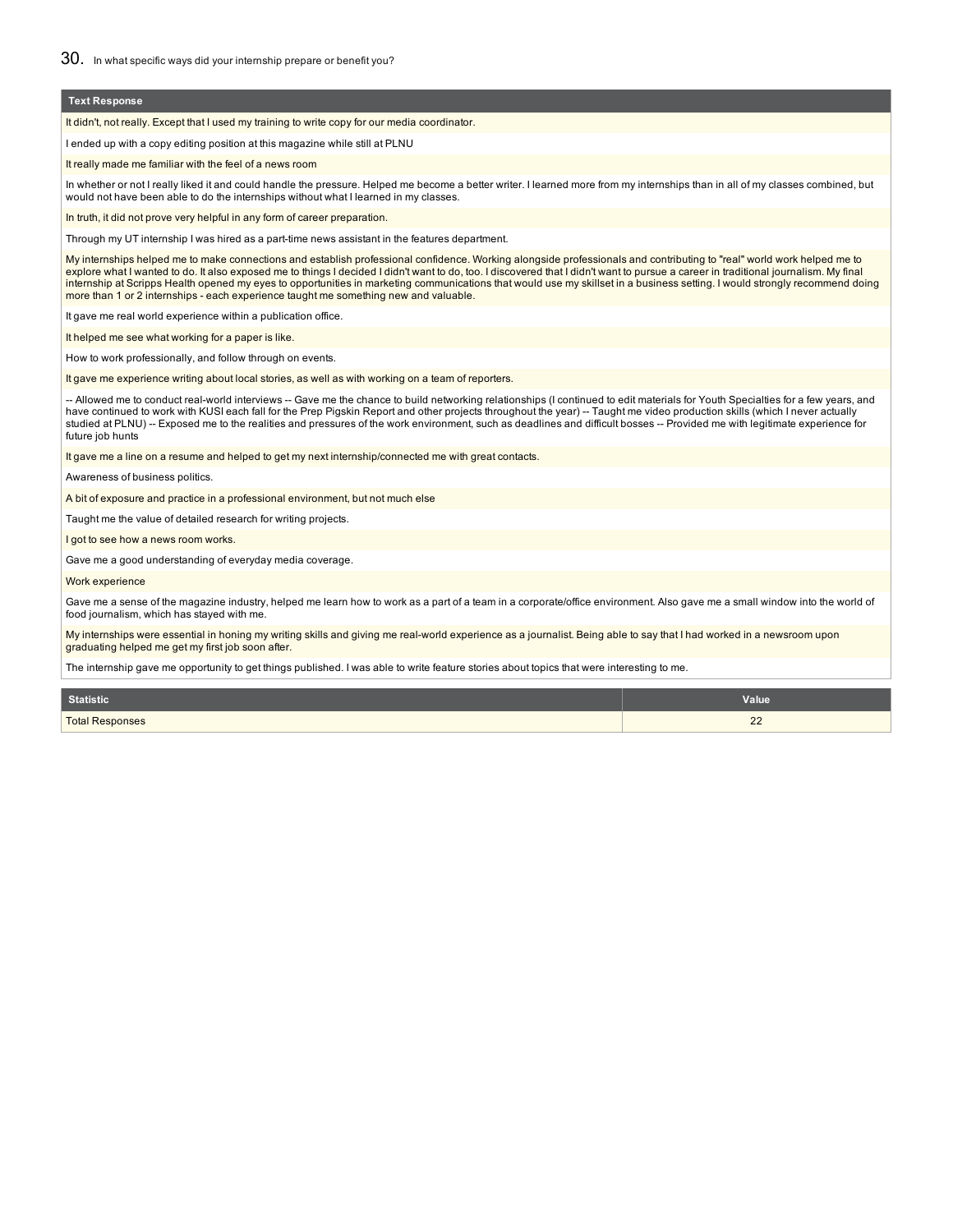31. How valuable was your internship in preparing you for your career or future choices?

| #                         | Question               | Not valuable at all | Somewhat valuable |                   | Valuable | <b>Essential</b> | <b>Total Responses</b> | Mean |
|---------------------------|------------------------|---------------------|-------------------|-------------------|----------|------------------|------------------------|------|
| 8                         | My internship was      | 4                   |                   |                   | 5        | 6                | 22                     | 2.59 |
| <b>Statistic</b>          |                        |                     |                   | My internship was |          |                  |                        |      |
|                           | <b>Min Value</b>       |                     |                   |                   |          |                  |                        |      |
|                           | Max Value              |                     |                   | $\overline{4}$    |          |                  |                        |      |
| Mean                      |                        |                     | 2.59              |                   |          |                  |                        |      |
| Variance                  |                        |                     | 1.21              |                   |          |                  |                        |      |
| <b>Standard Deviation</b> |                        |                     | 1.10              |                   |          |                  |                        |      |
|                           | <b>Total Responses</b> |                     |                   | 22                |          |                  |                        |      |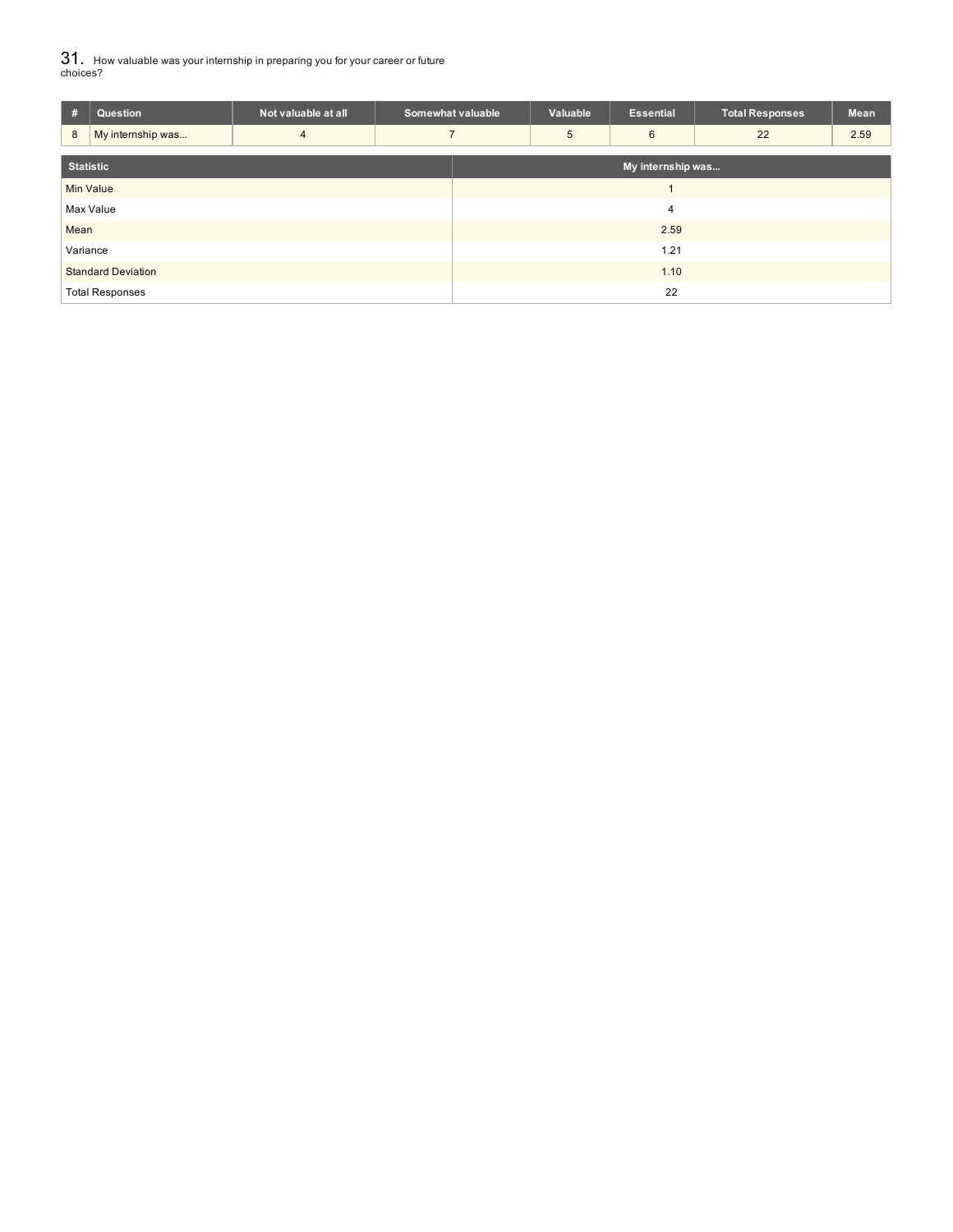# $32_\cdot$  LASTING LIFE IMPACTS of Journalism or Writing Degree How many books<br>do you normally read in a year beyond academic requirements?

| #                                  | <b>Answer</b> | <b>Bar</b> | Response       | $\frac{9}{6}$ |
|------------------------------------|---------------|------------|----------------|---------------|
|                                    | $\mathbf{0}$  |            | $\mathbf{0}$   | $0\%$         |
| 2                                  | $1 - 6$       |            | 9              | 41%           |
| $\mathbf{3}$                       | $7 - 12$      |            | 9              | 41%           |
| $\overline{4}$                     | 13-20         |            | $\overline{4}$ | 18%           |
| $5\overline{)}$                    | $20 - 25$     |            |                | 5%            |
| 6                                  | more than 25  |            | $\mathbf 0$    | 0%            |
| <b>Statistic</b>                   |               | Value      |                |               |
| <b>Min Value</b><br>$\overline{2}$ |               |            |                |               |
| Max Value                          |               | 5          |                |               |

Total Responses 22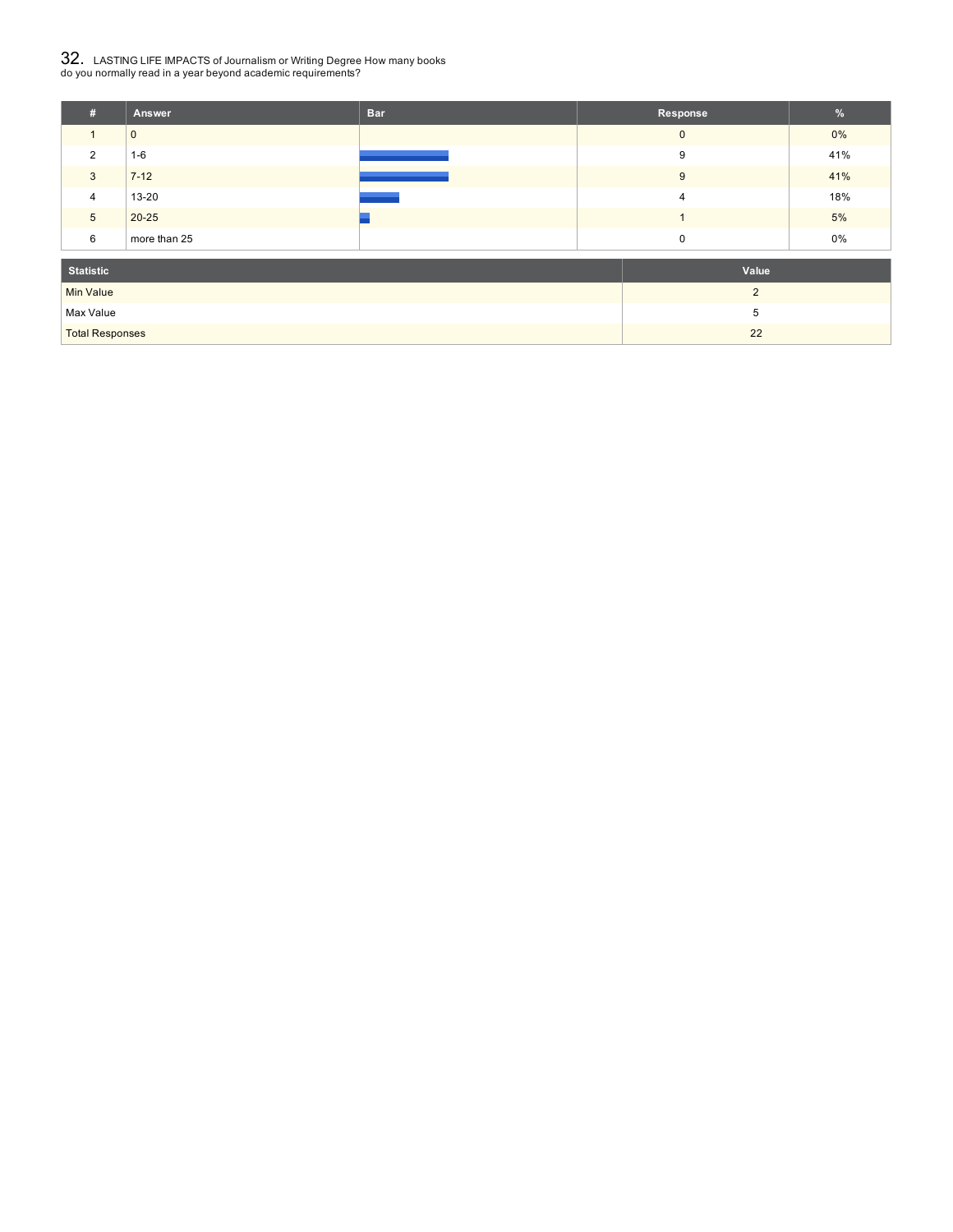# $33_\cdot$  Which of the following do you do at least twice a year or as often as<br>indicated? Check all that apply.

| $\#$                             | Answer                                                                 | <b>Bar</b> | Response       | $\%$  |
|----------------------------------|------------------------------------------------------------------------|------------|----------------|-------|
| $\mathbf{1}$                     | Go to the theatre                                                      |            | 13             | 59%   |
| $\overline{2}$                   | Go to artistic movies                                                  |            | 10             | 45%   |
| $\sqrt{3}$                       | Write fiction                                                          |            | $\bf 8$        | 36%   |
| $\overline{4}$                   | Write poetry                                                           |            | 6              | 27%   |
| 5                                | Write non-fiction                                                      |            | 12             | 55%   |
| 6                                | Read non-fiction                                                       |            | 17             | 77%   |
| $\overline{7}$                   | Attend public lectures/readings                                        |            | $\overline{5}$ | 23%   |
| 8                                | Create artistic films.                                                 |            | $\mathbf{1}$   | 5%    |
| 9                                | Take news photos or video.                                             |            | $\overline{7}$ | 32%   |
| 10                               | Visit museums/galleries                                                |            | 11             | 50%   |
| 11                               | Take artistic photos.                                                  |            | $9\,$          | 41%   |
| 12                               | Have your children study a foreign language.                           |            | $\mathbf{1}$   | 5%    |
| 13                               | Attend the symphony or opera                                           |            | $\mathsf 3$    | 14%   |
| 15                               | Participate in cross-cultural exchanges (missions trips, travel, etc.) |            | 9              | 41%   |
| 16                               | <b>Read fiction</b>                                                    |            | 17             | 77%   |
| 17                               | Read poetry                                                            |            | $\overline{7}$ | 32%   |
| 18                               | Engage in theological discussion                                       |            | 11             | 50%   |
| 19                               | Listen to KPBS or NPR weekly                                           |            | 12             | 55%   |
| 20                               | Read a literary journal/magazine                                       |            | $\overline{7}$ | 32%   |
| 21                               | Write a blog or manage a website.                                      |            | 15             | 68%   |
| 23                               | Write plays                                                            |            | $\mathbf 0$    | 0%    |
| 24                               | Read plays                                                             |            | $\mathbf{1}$   | 5%    |
| 25                               | Journal at least 2x a week                                             |            | $\overline{7}$ | 32%   |
| 26                               | Financially support a public library                                   |            | $\mathbf{1}$   | 5%    |
| 27                               | Financially support a lecture series                                   |            | $\pmb{0}$      | $0\%$ |
| 28                               | Financially support a literary magazine                                |            | 0              | $0\%$ |
| 29                               | Financially support a theatre company                                  |            | $\pmb{0}$      | $0\%$ |
| 31                               | Participate in a book discussion group                                 |            | 4              | 18%   |
| 32                               | Participate in a bible study group                                     |            | 12             | 55%   |
| 49                               | Participate in a writing group.                                        |            | $\overline{2}$ | 9%    |
| 50                               | Assess others' writing.                                                |            | 15             | 68%   |
| <b>Statistic</b><br>Value        |                                                                        |            |                |       |
| $\mathbf{1}$<br><b>Min Value</b> |                                                                        |            |                |       |
| 50<br>Max Value                  |                                                                        |            |                |       |
|                                  | <b>Total Responses</b>                                                 | 22         |                |       |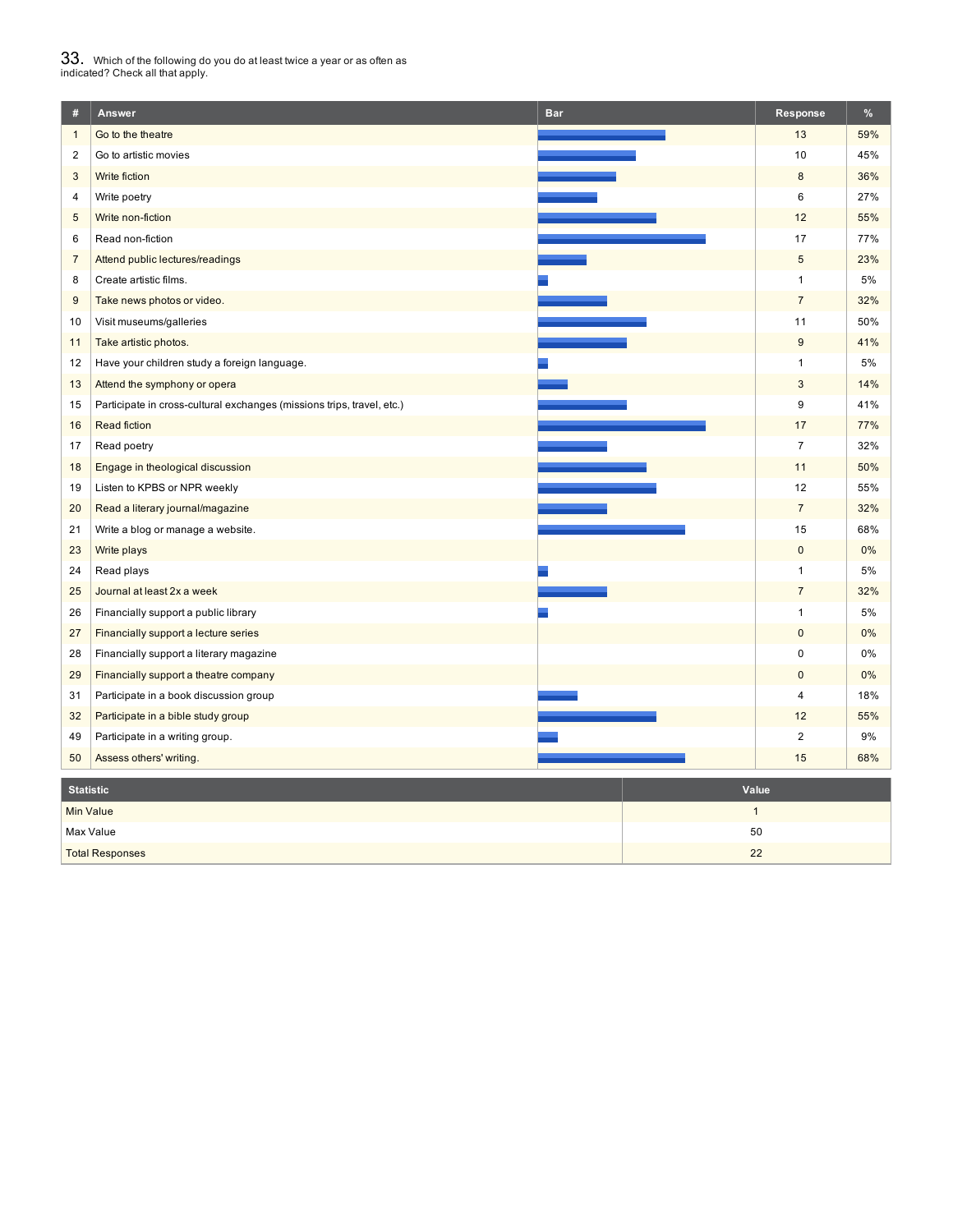### **Text Response**

The faith integration.

Compared to my peers from other universities, the program at PLNU far exceeded in my writing and editing skills. Where other journalists I worked with were dealing with basic grammatical issues, I was far ahead of them with less experience. Research and critical thinking have also been essential parts of my training at PLNU.

#### Getting a 'real world' understanding of the work that is required of a journalist

The individual attention from instructors I received in my major was phenomenal.

I enjoyed my professors - I had a positive experience with each of my classes. I appreciated the encouragement to engage in discussions and the feedback in shaping my writing craft. I found I thrived in the open, workshop style class structure offered by most of my writing and literature courses.

I loved my professors and the community within the major.

I think the individual attention my writing received from professors was invaluable to my personal and academic development. The LJML department was very supportive of me and expressed confidence in my ability to thrive outside of PLNU. This has certainly facilitated my professional confidence. Academically, I was very challenged at PLNU, particularly in the breadth and depth of literature classes required for my major.

I truly enjoyed all of my professors and the relationships I built with them--those relationships were what meant most to me in terms of my academic experience at Point Loma.

Learning a craft and broadening my horizons.

Through the faculty, classes, and events such as the Writers Symposium, I sensed that God was calling me to be a writer. This led to my attending seminary to study the ministry of writing, which has further clarified that call.

Internships

Dean Nelson. He changed the way I look at news, writing and journalism.

#### Mentoring.

Ability to think critically and write well

Learning how to sniff out a good story, the importance of ethics, developing a voice.

It broadened my world view and made me a better thinker.

Working as the sports editor at The Point Weekly....learning to work as a team and put out quality content.

The professors.

The relationships with the professors, the exposure to a wider world of learning

Just one? I suppose being given the opportunity to acquire and hone a variety of skills, which really helped me in my career. But, I loved the faculty, being part of the Point Weekly, the Writers Symposium .. . the list goes on.

Some of the professors were fantastic and I developed long-lasting relationships with them. They have been great mentors to me though my time at PLNU. This department has some really great faculty.

| Statistic              | <b>Value</b>   |
|------------------------|----------------|
| <b>Total Responses</b> | c.<br><u>_</u> |